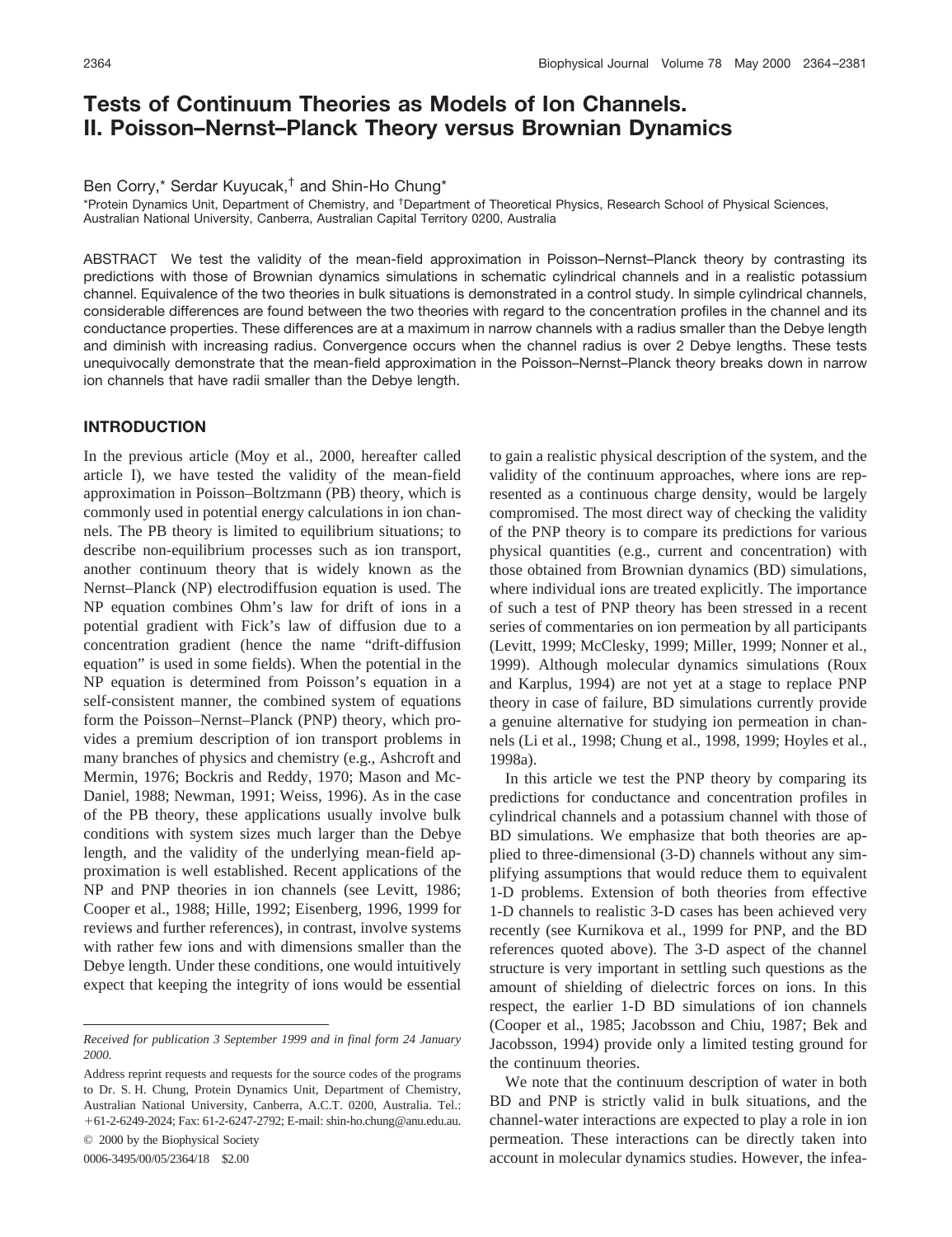sibility of molecular dynamics simulation of ion permeation with the currently available supercomputers necessitates a more phenomenological approach to the problem. One hopes that the effective parameters used in the phenomenological approaches (such as diffusion coefficient and dielectric constant) will all be determined from molecular dynamics studies eventually. This will provide a bridge between the microscopic and macroscopic approaches and a justification for the use of the latter theories. In the mean time, it is important to test the validity of various approximations going into the phenomenological theories to assess their suitability as models of membrane channels. Our comparison of PNP and BD in this article is carried out in this spirit. A summary of some of the results illustrated here was communicated elsewhere (Corry et al., 1999).

# **THEORETICAL METHODS**

#### **PNP theory**

The PNP approach to ion permeation in membrane channels has been used in numerous papers in the last decade. Here we give an outline of the theory, and refer to the recent review articles by Eisenberg (1996, 1999) for further details and references. More recent references can be found in Chen et al. (1997, 1999), Nonner and Eisenberg (1998), and Kurnikova et al. (1999).

In continuum theories, the flux  $\mathbf{J}_v$  of each ion species is described by the NP equation, which combines the diffusion due to a concentration gradient with that from a potential gradient

$$
\mathbf{J}_{\nu} = -D_{\nu} \bigg( \nabla n_{\nu} + \frac{z_{\nu} e n_{\nu}}{kT} \nabla \phi \bigg), \tag{1}
$$

here  $D_{\nu}$ ,  $z_{\nu}e$ , and  $n_{\nu}$  are, respectively, the diffusion coefficient, charge, and number density of the ions of species  $\nu$ . Note that  $n_{\nu}$  (in SI units) is related to the concentration of ions  $c<sub>v</sub>$  (in moles/liter) through  $n<sub>v</sub> = 10<sup>3</sup>N<sub>A</sub>c<sub>v</sub>$ . The potential  $\phi$  in Eq. 1 is determined from the solution of Poisson's equation

$$
\varepsilon_0 \nabla \cdot [\varepsilon(\mathbf{r}) \nabla \phi(\mathbf{r})] = -\sum_{\nu} z_{\nu} e n_{\nu} - \rho_{\text{ex}}, \tag{2}
$$

where  $\varepsilon$  is the dielectric constant, the sum over  $\nu$  gives the charge density associated with the mobile ions in the electrolyte, and  $\rho_{ex}$  represents all the other external charge sources such as fixed or induced charges on a boundary. In the PNP theory, Eqs. 1 and 2 are solved simultaneously, yielding the potential, concentration, and flux of ions in the system. Note that both the ion concentration and flux are described by continuous quantities corresponding to macroscopic, space-time averages of microscopic motion of individual ions.

Due to their nonlinear nature, the PNP equations are notoriously difficult to solve analytically except in some very special cases, e.g., the classic Goldman–Hodgkin–Katz equation (Hille, 1992). More recent discussions of the analytical treatment of the PNP equations can be found in Syganow and von Kitzing (1995, 1999a, b). Here we consider the basic formalism of the PNP together with some special cases to indicate where and why the PNP theory may break down. These solutions will also be used in checking the accuracy of the numerical results.

When  $J_{\nu} = 0$  in Eq. 1, the PNP equations trivially reduce to the PB equation with the density given by the Boltzmann factor,

$$
n_{\nu} = n_{0\nu} \exp(-\psi_{\nu}), \quad \psi_{\nu} = z_{\nu} e \phi / kT, \tag{3}
$$

where  $n_{0\nu}$  denotes a reference density and  $\psi_{\nu}$  is the potential energy expressed in a dimensionless form. Using Eq. 3 for  $n<sub>v</sub>$  as an integrating factor in Eq. 1, it can be recast into the form

$$
\mathbf{J}_{\nu} = -D_{\nu} \exp(-\psi_{\nu}) \nabla [n_{\nu} \exp(\psi_{\nu})]. \tag{4}
$$

Under steady-state conditions and assuming a uniform flux  $J_{\nu}$  in the *z* direction, Eq. 4 reduces to 1-D and can be integrated to give

$$
J_{\nu} = -D_{\nu} \frac{\eta_{\nu L} - \eta_{\nu 0}}{\int_0^L \exp[\psi_{\nu}(z)]dz},\tag{5}
$$

where the values of  $\eta_v = n_v \exp(\psi_v)$  at the boundary points  $z = 0$  and *L* are specified with  $\eta_{\nu 0}$  and  $\eta_{\nu L}$ , respectively. While Eq. 5 appears to require only the knowledge of the potential in the range [0, *L*], in fact, there is still a density dependence through Poisson's equation (2). A similar expression for the density can be obtained by integrating Eq. 4 from 0 to *z*, and using Eq. 5 to eliminate  $J_v/D_v$ 

$$
n_{\nu}(z) = \exp[-\psi_{\nu}(z)] \bigg\{ \eta_{\nu 0} + (\eta_{\nu L} - \eta_{\nu 0}) \frac{\int_{0}^{z} \exp[\psi_{\nu}(z)] dz}{\int_{0}^{L} \exp[\psi_{\nu}(z)] dz} \bigg\},\tag{6}
$$

Finally, substituting Eq. 6 in Poisson's equation, one obtains an integrodifferential equation for the potential in PNP

$$
\varepsilon_0 \frac{d}{dz} \bigg[ \varepsilon(z) \frac{d}{dz} \phi(z) \bigg] = - \sum_{\nu} z_{\nu} e \exp[-\psi_{\nu}(z)]
$$

$$
\cdot \bigg\{ \eta_{\nu 0} + (\eta_{\nu L} - \eta_{\nu 0}) \frac{\int_0^z \exp[\psi_{\nu}(z)] dz}{\int_0^L \exp[\psi_{\nu}(z)] dz} \bigg\} - \rho_{\text{ex}}. (7)
$$

This is similar in form to the PB equation, and would reduce to it if  $\eta_{\nu L}$  =  $\eta_{\nu0}$ , that is, when the electrochemical forces balance out and the system is in equilibrium. In general, there are no known analytical solutions of Eq. 7, and applications of the 1-D PNP to ion channels have to be carried out using numerical methods (Eisenberg, 1996). For future reference, we quote here the trivial solutions of the PNP equations. When the concentration is uniform  $(n_v = n_0$  everywhere), one simply has Ohm's law

$$
J_{\nu} = -(D_{\nu}z_{\nu}e_{\nu}/kT)(\phi_{\nu L} - \phi_{\nu 0})/L, \tag{8}
$$

while in the case of a uniform potential (i.e., no electric forces), the solutions are

$$
J_{\nu} = -D_{\nu}(n_{\nu L} - n_{\nu 0})/L,
$$
  
\n
$$
n_{\nu}(z) = n_{\nu 0} + (n_{\nu L} - n_{\nu 0})z/L.
$$
\n(9)

Because a self-consistent analytical solution of PNP equations is not possible, it is natural to look for approximations that will enable such solutions. Even if the potential could be determined in some way, there is still a problem in evaluating the integrals involving its exponential in Eqs. 5–7. In fact, the only known indefinite integral of  $\int \exp[f(z)]dz$  is for  $f =$ *z*, which simply gives back exp(*z*). This corresponds to the constant field approximation in the Goldman–Hodgkin–Katz theory, and using  $\psi_{\nu}(z)$  =  $\psi_{\nu0} + (\psi_{\nu L} - \psi_{\nu0})z/L$  in Eqs. 5 and 6 yields the following solutions for the flux and density

$$
J_{\nu} = -\frac{D_{\nu} (\psi_{\nu L} - \psi_{\nu 0}) (\eta_{\nu L} - \eta_{\nu 0})}{L \exp(\psi_{\nu L}) - \exp(\psi_{\nu 0})}, \qquad (10)
$$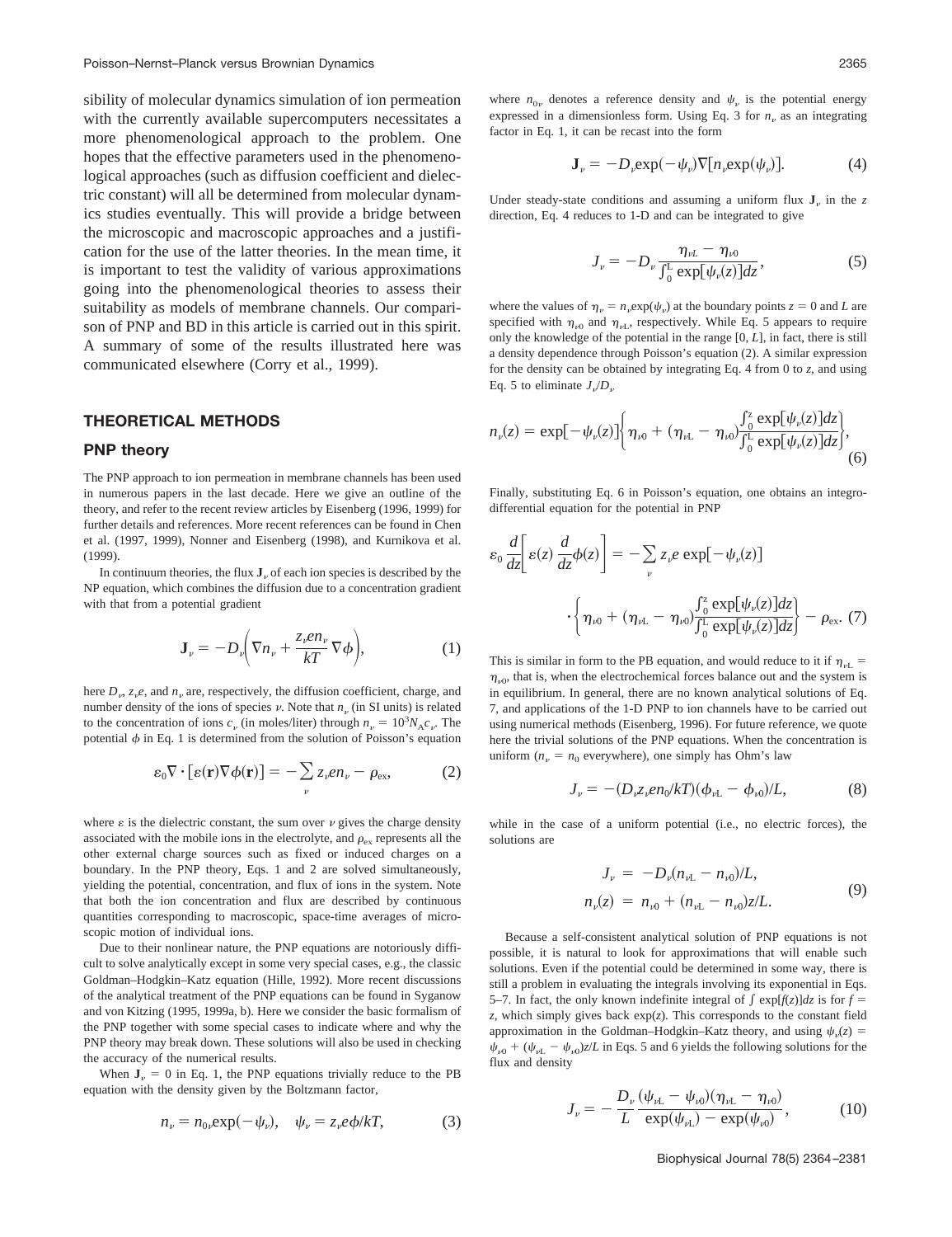$$
n_{\nu}(z) = \exp[-\psi_{\nu}(z)]
$$

$$
\cdot \left\{\eta_{\nu 0} + (\eta_{\nu L} - \eta_{\nu 0}) \frac{\exp[\psi_{\nu}(z)] - \exp(\psi_{\nu 0})}{\exp(\psi_{\nu L}) - \exp(\psi_{\nu 0})}\right\}.
$$
 (11)

The effect of the electrochemical forces on density, which is not so easy to surmise from Eq. 6, can be seen more clearly from Eq. 11: The density, which varies linearly between the boundary values when there are no electric forces (Eq. 9), exhibits an exponential behavior when there is a uniform field (to be more specific, the density of one type of ions is enhanced while that of the counterions is suppressed relative to the linear case, see Fig. 1 *B*). Thus the local potential has a significant effect on the cation and anion densities, as in the case of the PB theory. The question is then whether one can calculate this potential correctly in ion channels within the continuum approach using a continuous distribution of charges and mean-field approximation. If we use the BD results in article I as a guide, the answer has to be negative for narrow channels with radius smaller than the Debye length. We have already seen in article I that shielding is largely overestimated in PB theory, and leads to a gross reduction of the potential energy of an ion inside a channel. It is expected that shielding will play a similarly dominant role in the PNP calculations, leading to a largely distorted concentration (and hence current) values in narrow channels when compared to those of the BD simulations.

To test this conjecture, a computer code has been written to solve the PNP equations in three dimensions for a range of channel shapes. In this code, a channel shape is constructed on a rectangular grid, and the PNP equations are solved at the grid points using a finite difference algorithm (see Appendix for details). The input of the program are the channel shape, dielectric constants in the channel and the protein wall, the concentrations and potentials on the reservoir boundaries, the diffusion coefficients of the ions, and the locations and strengths of fixed charges in the channel walls. Once these parameters are specified, the program outputs the concentration and potential throughout the system as well as the ionic currents through the channel. The PNP program is executed on an alpha cluster, where a typical run with  $49<sup>3</sup>$  grid points takes  $5-10$  min. Inclusion of fixed charges in the channel wall roughly doubles the above computation time. When a finer mesh with  $99<sup>3</sup>$  grid points is used, the computation time increases by more than an order of magnitude.

#### *Tests of accuracy*

As in the case of PB calculations in article I, the grid size has to be optimized for an efficient running of the PNP program. A smaller grid size improves accuracy of the results but requires a much longer run-time. To give an example, halving the grid size increases the computation time by a factor of 20. In most of the PNP calculations, we have used  $49<sup>3</sup>$  grid points, which corresponds to grid sizes of  $1-2$  Å. An exception is the very narrow potassium channel, where a  $99<sup>3</sup>$  grid is used. Smaller grid sizes would lead to slightly larger values of flux than presented in this study. Because we deal with potential and its integrals in PNP, rather than its derivative (i.e., force) as in PB, the results are found to be less sensitive to the grid size.

A number of tests are carried out to check the validity and accuracy of the numerical solutions of the PNP equations in cylindrical channels. Since the only known analytical solutions of PNP are in 1-D, and our program is written for 3-D channels, we simulate this condition by varying the cylinder radius and making sure that the results are independent of the radius. The length of the channel is 25 Å and the same dielectric constant  $(\epsilon = 80)$  is used inside and outside the channel in testing to avoid 3-D effects arising from the induced boundary charges.

The simplest checks are provided by either uniform concentration or uniform potential. The first case corresponds to Ohm's law, and as shown in Fig. 1 *A*, the numerical PNP results for the *I*-*V* curve (*filled circles*) closely follow the line predicted by Eq. 8. Here a radius of 4 Å is used, but



FIGURE 1 Tests of the accuracy of the PNP code in a cylindrical channel with the same dielectric constant everywhere ( $\varepsilon = 80$ ). The length of the channel is 25 Å and results are independent of the radius unless otherwise stated. (*A*) A comparison of the current flowing through a cylindrical channel of radius 4 Å as found from the PNP code (*circles*) and from Eq. 8 (*solid line*). The concentration is set to 300 mM throughout and the potential between the ends of the channel is varied. (*B*) The concentration profiles of cations and anions in a cylindrical channel when a concentration difference is maintained between the ends ( $c<sub>L</sub> = 100$  mM and  $c<sub>B</sub> = 500$  mM). In the absence of an applied potential, the numerical results (*diamonds*) compare well with the analytical solution from Eq. 9 (*dashed line*). When a constant field is enforced, the numerical cation (*filled circles*) and anion (*open circles*) concentrations again follow closely the analytical results from Eq. 11 (*solid lines*). The exact PNP concentrations with self-consistent potentials are indicated by the triangles.

similar agreements are obtained in channels with larger radius. Similarly, in the second case with a concentration gradient but no electric forces, the concentrations obtained from the PNP code (*diamonds* in Fig. 1 *B*) reproduce the linear change predicted by Eq. 9 (*dashed line* in Fig. 1 *B*). Again, this result is completely independent of the channel radius.

As a final test, we consider the situation when there is both a potential gradient ( $\phi_0 - \phi_L = 100 \text{ mV}$ ) and a concentration gradient ( $c_0 - c_L = 400$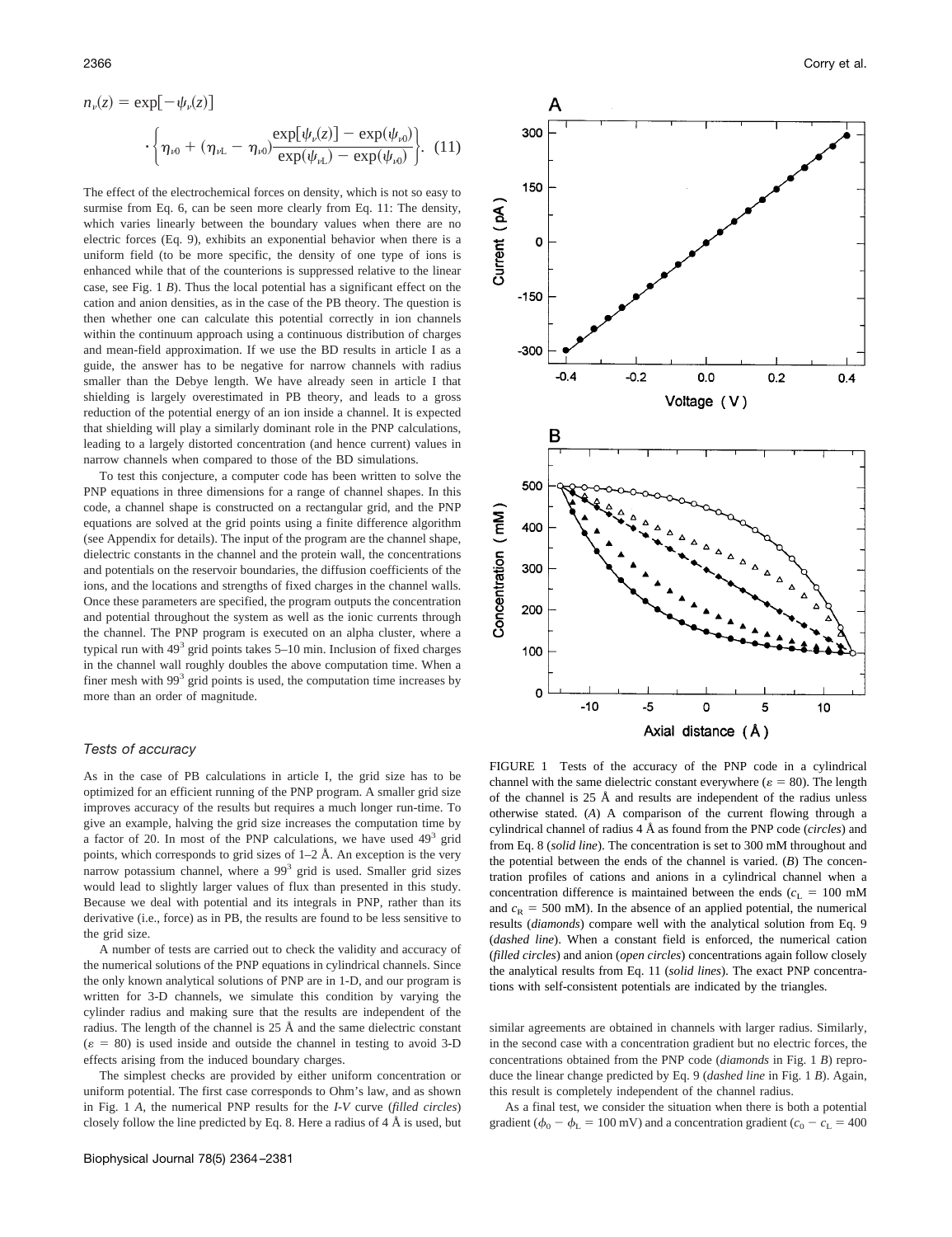mM). As noted above, an analytical solution exists only for a linearly varying applied potential, and therefore the PNP code is modified to include this as an option in the program. The anion and cation concentrations obtained from the PNP code, when the constant field condition is enforced, are compared to the analytical solutions from Eq. 11 in Fig. 1 *B.* As before, the agreement between the numerical and analytical solutions is very good regardless of the channel radius used. Naturally, one can also calculate the exact results from the PNP code with self-consistent potentials. In this case the 1-D character of the solutions is lost and a convergence study of the results with respect to the radius is required. Convergence is obtained when the channel diameter is comparable to its length. The exact results (after they converged) for the anion and cation concentrations are shown with the triangles in Fig. 1 *B.* It is seen that there are substantial differences between the exact concentrations and those obtained with the constant field approximation. This discrepancy is dependent on the applied potential and gets smaller with increasing voltage difference. The inadequacy of the constant field assumption in ion channels seen here has been stressed in earlier studies (Chen et al., 1997; Syganow and von Kitzing, 1999a).

#### **Brownian dynamics**

Brownian dynamics is relatively new in studies of ion permeation in channels, and not as well known as some other methods. It has been introduced to the field in the review article of Cooper et al. (1985), where a good introduction to the technique in 1-D channel models is given. Despite the encouraging disposition of this article toward BD, it has rarely been taken up in channel studies in the intervening years (Jacobsson and Chiu, 1987; Bek and Jacobsson, 1994). These earlier studies were limited to 1-D channels and could not be expected to model channel–ion interactions correctly. Very recently, we have extended BD simulations to 3-D channels, where all the ion–channel and ion–ion forces are correctly treated according to Poisson's equation (Li et al., 1998; Chung et al., 1998, 1999; Hoyles et al., 1998a). The basic notions of BD simulations are given in the companion article (I). We do not repeat them here but discuss those features of BD specific to ion permeation, which are not mentioned in article I as only the equilibrium situations are considered there.

The Langevin equation (see Eq. 9 in article I) is solved at discrete time steps following the algorithm devised by van Gunsteren and Berendsen (1982). A time step of  $\Delta t = 100$  fs is used in the BD simulations in general. In the potassium channel we use a multiple time step algorithm in BD code, as detailed in Chung et al. (1999). A shorter time step of 2 fs is used when an ion is either in the selectivity filter or near the entrance of the channel, where the force acting on an ion changes rapidly. Simulations lasting one or two million time steps are repeated 36 times in the cylindrical channel and 10 to 15 times in the potassium channel to obtain good statistics. A cylindrical reservoir with radius  $30 \text{ Å}$  is placed at each end of the channel and filled with ions. Its height is adjusted so that the average concentration in the channel/reservoir system remains at the desired value, usually 300 mM represented with a total of 48 ions. This larger value of the concentration than the physiological range ( $\approx$ 150 mM) is preferred to improve statistics in BD. Initially, the ions in the reservoirs are assigned random positions, with the provision that they do not overlap. Velocities are also assigned randomly according to the Boltzmann distribution. For successive simulations, the final positions and velocities of the ions in the previous simulation are used as initial positions and velocities in the next trial. Current is computed from the number of ions that pass through an imaginary plane at the middle of the channel during a simulation period. To maintain the specified concentrations in the reservoirs, a stochastic boundary is applied: when an ion crosses the channel, say from left to right, an ion of the same species is transplanted from the right reservoir to the left. For this purpose, the ion on the furthermost right-hand side is chosen, and it is placed far left-hand side of the left reservoir, making sure that it does not overlap with another ion. The stochastic boundary trigger points, located at either pore entrance, are checked at each time step of the

simulation. Concentration is determined from the time average of the number of ions in a given region. The BD program is executed on a Fujitsu VPP-300 supercomputer. With 48 ions in the system, the typical run time for a simulation period of 1.0  $\mu$ s (10 million time steps) is ~16 h.

A list of the parameters used in the BD simulations was given in article I. Here we include the mass, diffusion coefficient, and ion radii for *K*, which was not used in article I:

$$
m_{\rm K} = 6.5 \times 10^{-26} \,\text{kg},
$$
  

$$
D_{\rm K} = 1.96 \times 10^{-9} \,\text{m}^2 \,\text{s}^{-1},
$$
  

$$
a_{\rm K} = 1.33 \,\text{\AA}.
$$

The same values of the dielectric constants and diffusion coefficients are used in the PNP calculations.

# **RESULTS AND DISCUSSION**

Comparisons of PNP theory with BD simulations are carried out in cylindrical channels with varying radius, and in a more realistic but complicated model of the potassium channel. The cylindrical channels are the most common geometry used in applications of the PNP approach, and therefore they are used in the majority of tests in the following. Further comparisons are carried out in a model potassium channel that is constructed from its recently revealed structure (Doyle et al., 1998). Unless otherwise stated, the average concentration in the system is kept at 300 mM in both PNP and BD. We note that the Debye length for a 300 mM solution is 5.6 Å.

### **Cylindrical channels**

The cylindrical channel and reservoir system used in both the PNP calculations and the BD simulations is shown in Fig. 2 *A.* An identical system is used in article I, and as explained there, rounding of the corners is due to the difficulty of solving Poisson's equation with sharp boundaries. The channel radius *r* is systematically increased from 3 Å to 14 Å, or from 0.5 to 2.5 times the Debye length. The dielectric constants are normally set to 80 in the electrolyte and 2 in the protein wall, except in a control study where  $\varepsilon_{\text{protein}}$  = 80 is used to simulate bulk conditions. We use the term "passive channel" to distinguish this non-interacting case from a real channel with  $\varepsilon_{\text{protein}} = 2$ . In these comparisons, bare channels (i.e., no fixed charges) are considered first, and then channels with fixed charges in the protein wall.

To ensure that comparisons are carried out in nearly identical situations, we need to match the boundary conditions in PNP with those in BD. Due to the dynamic nature of simulations in BD, there are no unique procedures to implement these conditions. We use a relatively simple strategy here, which will be justified in the control studies below. The applied potential in BD is represented with a uniform electric field (usually  $E = 10^7$  V/m). The potential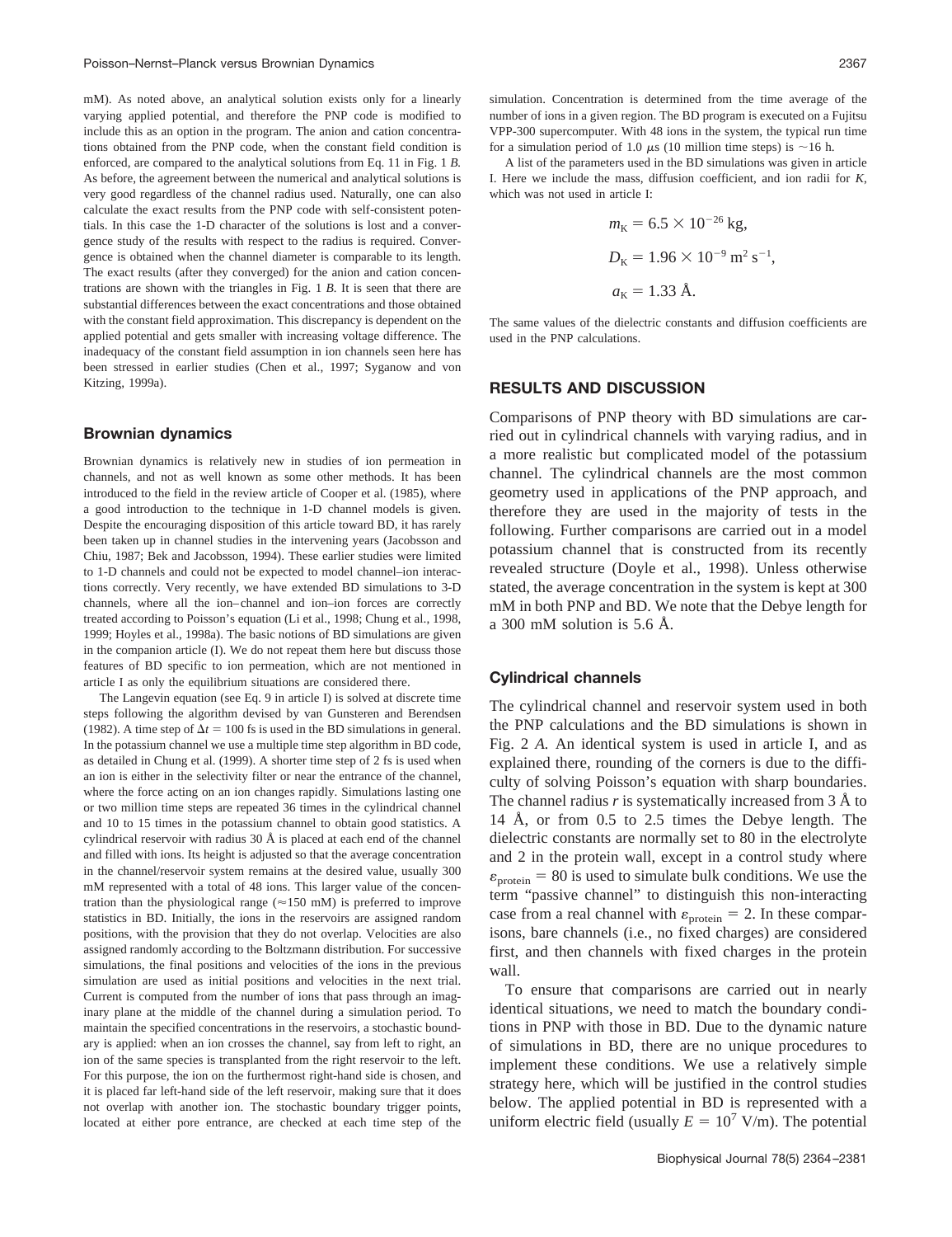

FIGURE 2 (*A*) Cylindrical channel models used in comparisons of PNP theory with BD simulations. A 3-D channel model is generated by rotating the curve shown about the central axis by 180°. The cylindrical section is 25 Å in length, and the rounded corners have a radius of 5 Å. The radius of the cylinder *r* is varied from 3 to 14 Å. The reservoir height *h* is adjusted so as to keep the total (reservoir and channel) volume constant when the radius is changed. (*B*) The potential energy profiles in a cylindrical channel of radius  $r = 4$  Å when an electric field of 10<sup>7</sup> V/m is applied in the  $\hat{z}$ direction. The dashed and solid lines correspond to the channels with and without fixed charges, respectively. The profile of a passive channel  $(\varepsilon_{\text{protein}} = 80)$  is indicated by the dotted line.

difference between the top and bottom boundaries is determined from the potential energy profile of a single ion in the presence of this electric field (see Fig. 2 *B*), which should yield a reasonable average value when the other ions are present. This potential difference is then used in the PNP

calculations. Similarly, the average concentrations in the reservoirs, determined from the number of ions in BD, are implemented in the PNP calculations. There is a slight complication here arising from the fact that concentrations in PNP are specified along the reservoir boundary which, in general, will not match their average values in the reservoir. This happens because any potential drop across the system produces a charge separation. Thus, one needs to find the correct boundary value that will reproduce the desired average concentration in the reservoir. To this end, we first run the PNP program in the absence of any electrolyte to find the potential drop *V* across the reservoir due to the applied voltage and channel shape. Away from the channel mouth, the charge separation would be expected to balance this potential drop according to the Nernst equation. Thus the ratio of concentrations at the two ends of the reservoir is given by

$$
c_1/c_2 = \exp(-eV/kT), \tag{12}
$$

which, together with the average concentration,  $c_{av} = (c_1 + c_2)$  $c_2/2$ , determines the appropriate boundary value for concentration. This procedure works well in most cases except when there are fixed charges in the channel or asymmetric solutions are used. These cause further distortions in concentration values that are not taken into account in the above method, with the result that the average concentration in the reservoir does not coincide with the desired value of *c*av. In such cases, the PNP runs are iterated until we find the values of  $c_1$  and  $c_2$  that satisfy the Nernst equation (Eq. 12) and the average concentration in the reservoir is equal to the desired value of  $c_{av}$ .

#### *Potential profiles*

To motivate the comparison of PNP and BD, we first show the potential energy profiles for a cation moving along the central axis of  $a \ddot{A}$  adius channel under an applied electric field of  $10^7$  V/m (Fig. 2 *B*). These profiles are constructed from an electrostatic calculation with only one cation in the system using an iterative solution of Poisson's equation (Hoyles et al., 1996, 1998b). For a passive channel  $(\varepsilon_{\text{protein}} = 80)$ , this profile is linear, as indicated by the dotted line. In the case of a real channel with a dielectric boundary ( $\varepsilon_{\text{protein}} = 2$ ), the profile (*solid line*) exhibits a large barrier due to the repulsive forces emanating from the surface charges induced by the ion. When other ions are present in the system, shielding effects might have a role in lowering this barrier and making it easier for ions to traverse the channel. The importance of this shielding in ion permeation has always been emphasized in applications of PNP (Eisenberg, 1996). However, we have demonstrated in article I that shielding effects predicted by the sister Poisson– Boltzmann theory are overestimated in ion channels. Whether this conclusion, derived under equilibrium condi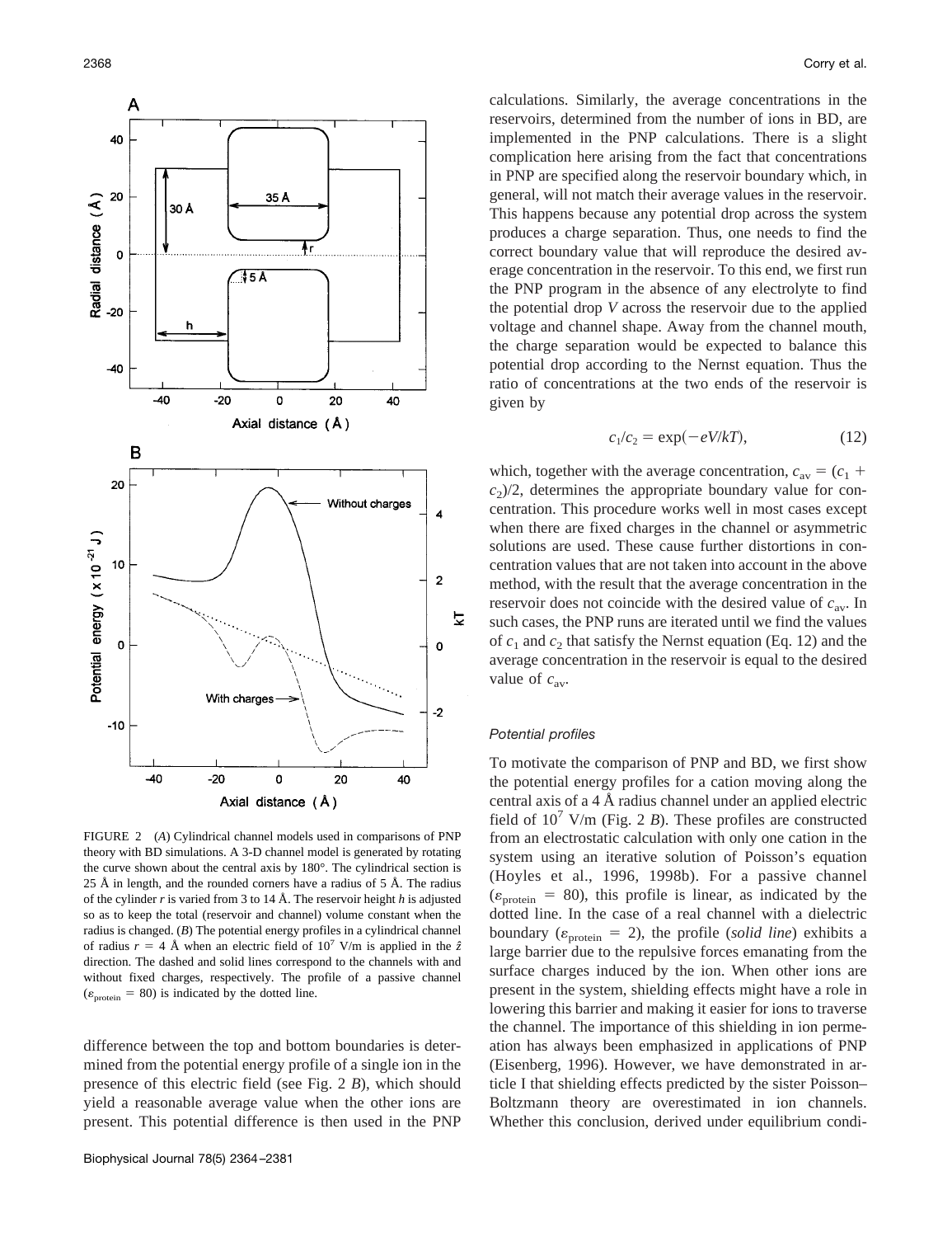tions, changes when the system is in a state of flux can be addressed by performing BD simulations of the system and comparing the concentration and flux results with those obtained from PNP. Thus, in the following comparisons we specifically aim to address the issue of shielding and its impact on physically observable quantities.

The energy barrier due to the induced surface charges can be lowered if one places negative charges on the protein walls. The potential energy profile of a cation, when eight monopoles with charges  $-0.09e$  are spread evenly around at the pore mouths ( $z = 12.5$  Å and  $z = -12.5$  Å), is shown by the dashed line in Fig. 2 *B.* Here, the strength of the fixed charges is chosen so that the potential barrier created by the induced charges is canceled out. Such fixed counter charges will be seen to be essential for ion permeation in narrow channels.

#### *Control studies*

For the comparisons of the PNP and BD results to be meaningful, we need to demonstrate first that they agree under bulk conditions. For this purpose, we perform a control study using a passive channel ( $\varepsilon$ <sub>protein</sub> = 80) with a fairly large radius of  $r = 14$  Å. Because there are no induced surface charges in a passive channel, it does not interact with ions. This situation is similar to the bulk conditions, and concentrations obtained from BD via time averaging should agree with the PNP results.

Concentration profiles are constructed from the BD simulations by dividing the channel into 16 layers, each with a width of 2.2 Å, as shown at the top of Fig. 3. The number of ions in each layer is counted at each time step, and then averaged over the entire simulation period. The average number of ions is then converted to an average concentration in each layer. To give an idea of the amount of charge separation, reservoirs are represented with two layers. Concentration profiles are similarly found in PNP by averaging over all the grid points in a given layer.

The concentration profiles for the sodium ions with a symmetric solution of 300 mM in each reservoir and under an applied field of  $10^7$  V/m are shown in Fig. 3 *A*. The corresponding concentration profiles for the chloride ions are not shown because they exhibit an almost identical picture once inverted about the center of the channel. The BD results are represented by the histogram and the PNP results by the filled circles joined by a line. There is a general agreement between the PNP and BD results across the channel, with the average concentration remaining around 300 mM. A slight increase in the BD values at the mouth region [the left-hand side of  $(A)$  for Na<sup>+</sup> ions] is due to the channel entrance effects. Ions hitting the rounded corners are bounced back most of the time, and as a result spend a slightly greater amount of time near the entrance. An opposite effect occurs for ions exiting the channel. As expected, these entrance and exit effects are enhanced in



FIGURE 3 Comparison of PNP with BD in a passive channel with a radius 14 Å and a symmetric solution of 300 mM in the reservoirs. The ions are driven across the channel with an applied field of  $E = 10^7$  V/m as indicated in the inset. (*A*) Concentration profiles of sodium ions (chloride ions exhibit a similar profile, hence not shown here). The channel is divided into 16 layers as shown by the dotted lines in the inset, and each reservoir into 2 layers. The average concentration values in layers are represented by the histograms in BD (reservoir values are shaded) and by the filled circles in PNP. (*B*) Conductance of Na<sup>+</sup> and Cl<sup>-</sup> ions in channels of different radii normalized by the cross-sectional area. The conductance found from the BD simulations is indicated by the filled (sodium) and open (chloride) circles, while those from the PNP theory are shown by the solid lines.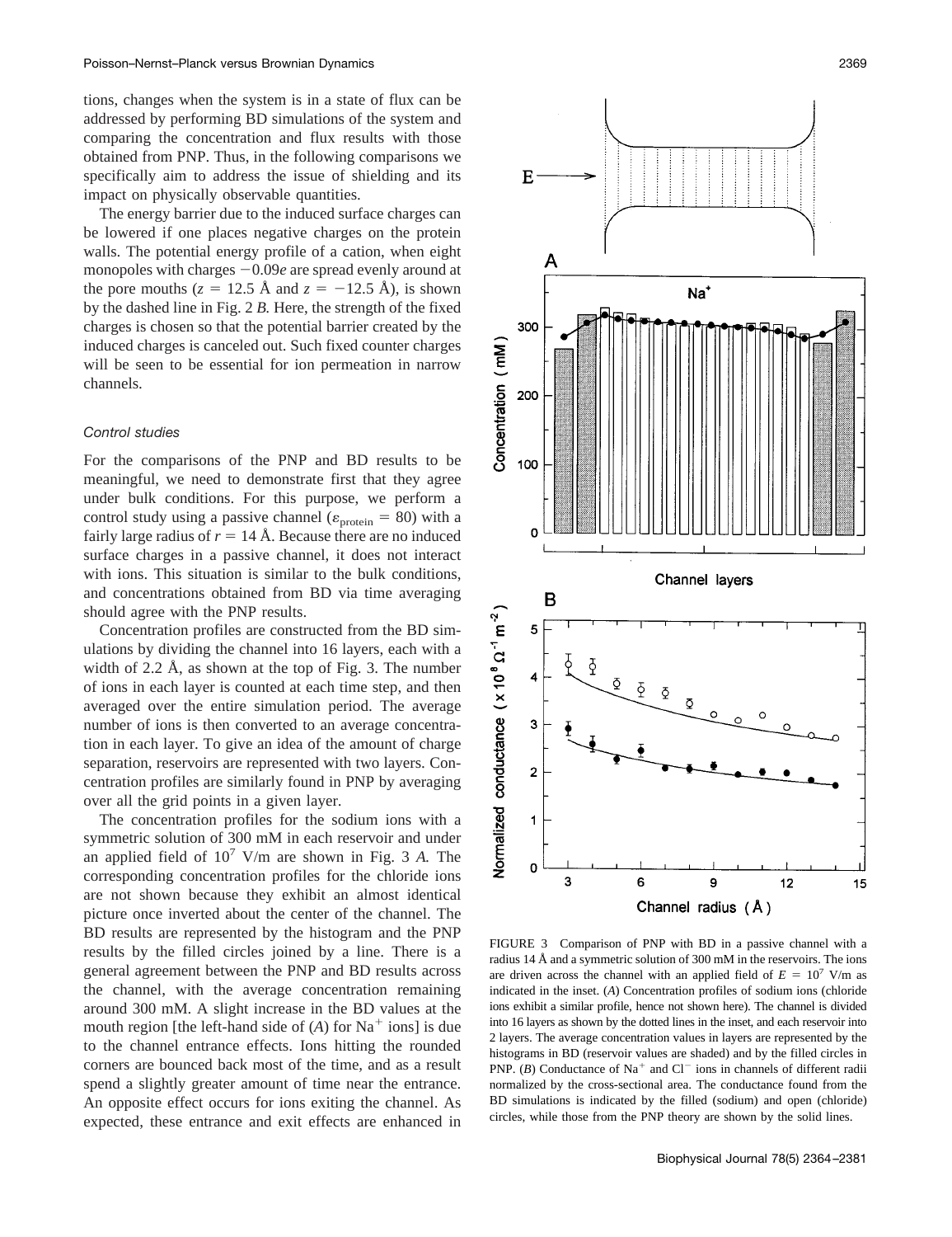channels with smaller radius, resulting in larger asymmetries between the left and right sides of the channel in BD simulations. A similar asymmetry occurs in PNP due to charge build-up but to a smaller extent. Thus the small discrepancy between the PNP and BD concentrations slightly increases at smaller radii. We note that there are also small differences between the reservoir values, especially in the layers next to the channel. This is mainly due to the different ways of handling the boundary conditions in the two methods. In BD, the average concentration in each reservoir is strictly maintained at 300 mM, and as a result, charge separation occurs only across the reservoirs despite the relatively large radius. In PNP, the approximate handling of the boundary conditions along the reservoir circumference (see Appendix), combined with the large radius of the channel, leads to charge separation across the channel. These differences in reservoir concentrations become smaller in realistic channels and seem to have little impact on channel flux, and therefore they are ignored in the present study.

As a second control study we consider the flux through the channel, which should reveal a similar level of conformity as in the concentrations. To investigate possible channel size effects and as a reference for future comparisons, we present in Fig. 3 *B* the conductance results obtained in PNP and BD as a function of the channel radius as it is varied from  $r = 3$  Å to 14 Å. In these plots, the conductance has been normalized by the cross-sectional area of the channel to factor out the trivial increase in flux with the area. In PNP, this area is simply  $\pi r^2$ . In the case of BD, an effective radius of  $r - 1$  Å is used to take into account the hard-wall interaction that elastically scatters ions when they are within 1 Å of the channel wall. Both calculations are carried out with a symmetric solution of 300 mM and an applied field of  $10^7$  V/m. Note that with increasing radius, the reservoir height is reduced from 25 Å, which leads to slightly smaller applied potentials than 85 mV. There is a general agreement between the PNP calculations of the conductance (*solid lines*) and the BD results (*circles*) within the accuracy of computations. We emphasize that the use of an effective radius in BD results is essential in getting this agreement, which forms a reference point for future comparisons. Otherwise, there would be a large discrepancy between the PNP and BD results in Fig. 3 *B.* The anion conductance is greater than the cation conductance because the anions have a larger diffusion coefficient. The downward trend seen in both models follows a roughly 1/*r* relationship, which is due to the access resistance of the channel. The resistance of a cylinder with length *L* and radius *r* is given by  $L/\pi r^2 g$ , whereas its access resistance is 1/*rg* (Hall, 1975). Here *g* denotes the conductivity of ions. Combining the two resistances, one obtains a normalized conductance given by  $g/(L + \pi r/4)$ . Due to the rounded corners, the conductance shown in Fig. 3 *B* slightly deviates from this expression.

These control studies confirm that the two theories are properly calibrated in bulk situations. Thus, any discrepancies found in comparisons of PNP and BD in narrow channels with dielectric boundaries have to arise from differences in their treatment of the ion–channel and ion–ion interactions.

### *Bare channels*

We first consider bare channels (i.e.,  $\varepsilon_{\text{protein}} = 2$  with no fixed charges), which illustrate with most clarity why and when the continuum assumptions in the PNP theory fail in ion channels. Effects of fixed charges in the protein wall will be discussed in the next subsection. Unless otherwise stated, in the following comparisons we use a symmetric solution of 300 mM and an applied field of  $10^7$  V/m, corresponding to a potential difference of 105 mV in an  $r =$ 4 Å channel. In Fig. 4 we compare the concentration profiles found from PNP calculations (*filled circles*) with those constructed from the BD simulations (*histograms*) similar to Fig. 3 A, but for a channel with a radius of  $r = 4$  A. Apart from a slight asymmetry caused by the applied potential, both sodium (*A*) and chloride (*B*) concentrations in PNP are seen to stay around the reservoir value of 300 mM throughout the channel. That is, PNP predicts that the sodium and chloride concentrations across the channel are nearly equal, leading to almost perfect shielding of ionic charges inside the channel. With equal amounts of positive and negative charge in the channel, surface charges induced by each are canceled by the other, and so there is no net induced surface charge. Thus ion–channel interaction is completely ignored in PNP, and charge is transported across the channel as if the dielectric boundary did not exist (i.e.,  $\varepsilon_{\text{protein}} = 80$ ). The BD results in Fig. 4 paint a completely different picture. Here the ion concentration drops exponentially as one moves into the channel, and it is more than an order of magnitude smaller than the reservoir values at the middle of the channel. This result simply follows from the fact that ions enter the channel singly most of the time, and meet a sharply rising potential energy barrier due to the induced boundary charges (see Fig. 2 *B*). This barrier, combined with the Boltzmann factor, reduces the probability of ions' access to the channel interior exponentially. Due to fluctuations in ions' energy, they have sufficient energy at times to cross the channel, which is why the concentrations do not completely vanish in the middle. Indeed, when the potential gradient in Fig. 4 is replaced with a relatively weaker concentration gradient ( $c_L$  = 100 mM and  $c_R$  = 500 mM), as shown in Fig. 5, the BD results drop even faster and the concentrations for both sodium and chloride vanish in most of the channel interior. The single ion barriers appear to remain mostly intact in the BD simulations, preventing ions from entering the channel interior, and thus they give no hint of shielding in narrow channels. The PNP concentrations in Fig. 5, however, increase almost linearly from left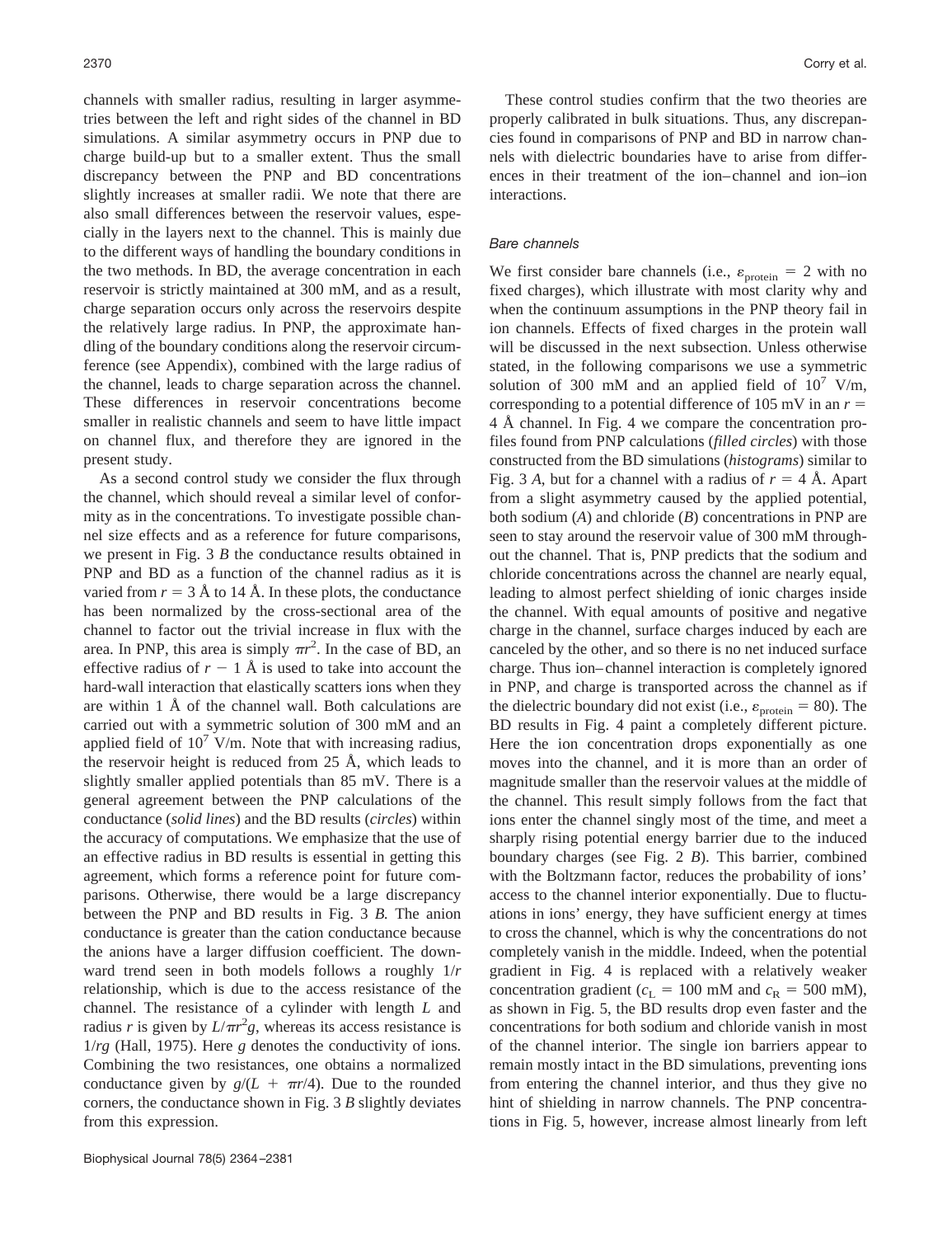



FIGURE 4 Comparison of concentration profiles in PNP and BD as in Fig. 3 *A* but for a real channel ( $\varepsilon$ <sub>protein</sub> = 2) with a radius  $r = 4$  Å. PNP concentrations are shown with filled circles and BD results with the histograms for sodium (*A*) and chloride (*B*) ions. A symmetric solution of 300 mM is used and 105 mV is applied between the boundaries.

to right, following the prediction of Eq. 9 for a bulk electrolyte. The sodium and chloride concentrations are equal everywhere in the channel, and perfect shielding in PNP is again seen to lead to a radically different result compared to BD.

The lack of shielding near a dielectric boundary in BD also has some effect on the reservoir concentrations. We see that the asymmetry caused by charge separation in the reservoirs in Fig. 3 *A* is canceled on the left-hand side of Fig. 4 *A*, but enhanced on the right-hand side. A similar but opposite effect is observed for  $Cl^-$  ions in Fig. 4 *B*. This simply results from ions being repelled from the protein boundary, leading to a zone of exclusion, and hence a

FIGURE 5 Comparison of concentrations in an  $r = 4$  Å channel as in Fig. 4 but with asymmetric solutions ( $c<sub>L</sub> = 100$  mM and  $c<sub>R</sub> = 500$  mM) and no applied field.

smaller effective volume in the reservoir layers next to the channel. Due to shielding, such an effect does not occur in PNP.

The above examples clearly show that the concentrations predicted by PNP in narrow channels have no bearing at all with the time-averaged concentrations obtained from the BD simulations. This is in conformity with the observed breakdown of the continuum assumptions in the PB theory when the channel radius is smaller than the Debye length (see article I). With increasing channel radius, the discrepancies between the two theories should get smaller as one approaches to bulk conditions. To see where this happens, we show in Fig. 6 how the average concentrations in the two theories change with increasing radius. The PNP results for sodium (*A*) and chloride (*B*) are indicated by a single solid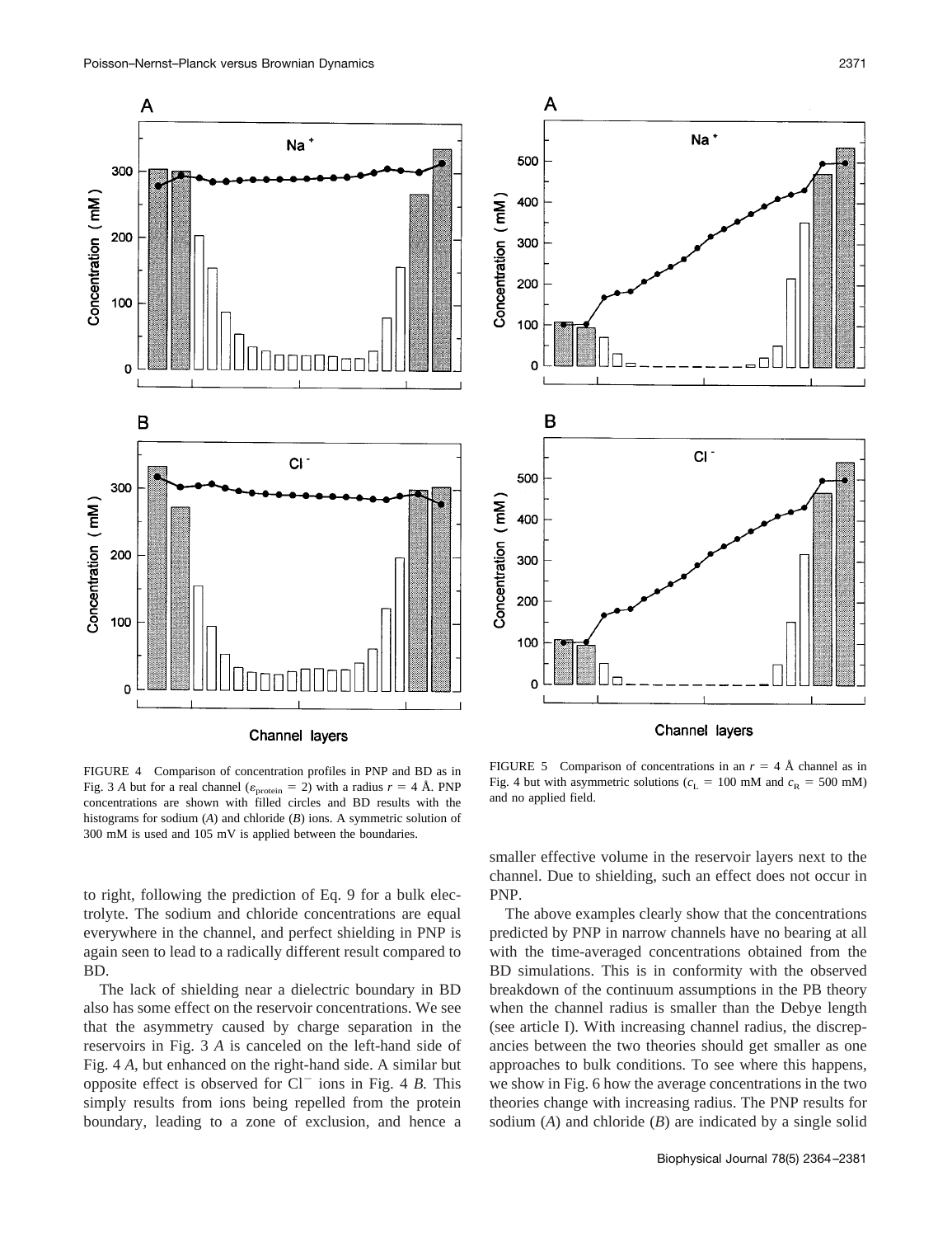

FIGURE 6 Similar to Fig. 4 but shows the changes in the concentration profiles in PNP (*solid lines*) and BD (*dotted lines*) as the channel radius is increased progressively from  $r = 4$  to 6, 8, and 12 Å. The concentration of sodium ions is shown in (*A*) and of chloride ions in (*B*).

line because there is no visible dependence on the channel radius. Naturally, size doesn't matter when there is no interaction between the channel and ions. In contrast, the concentrations in BD gradually increase with the channel size, and are expected to converge to the PNP results at around  $r = 16$  Å, i.e., about 3 Debye lengths. In large-radius channels, ions can remain further away from the channel walls, where the boundary forces are quite small. Also, the channel is often occupied by counterions leading to appreciable shielding (see below). Thus, the channel does not play a significant role in ion permeation any more, and the situation is more like in a bulk electrolyte.

Though they are much suppressed in narrow channels, the sodium and chloride concentrations in BD are quite similar in magnitude. This raises the question of whether ions enter the channel in pairs or singly at different times. In the latter

case, similar average concentrations follow simply from the fact that both anions and cations see identical potential barriers as they enter the channel. To answer this question, we have carried out conditional probability studies in BD simulations by counting the number of anions in channel layers when a cation is in a specified layer. For example, when an  $Na<sup>+</sup>$  ion is at the pore entrance (the second layer of the channel from the left in Fig. 4 *A*), the probability of finding a  $Cl^{-}$  ion in the channel is found to be 27%, that is, 3 out of 4 times ions enter the channel singly. This supports our assertion that counterions are not usually present to shield the electrostatic barriers to ion permeation in narrow channels. It is worthwhile to emphasize that even when there is a counterion in the channel so that it is neutral, one only gains a small shielding effect from its presence (see Fig. 4 in article I). Complete screening of an ion's charge occurs only when counterions have space to move around the ion freely in all directions, which is obviously not possible in a narrow channel. When the radius of the channel is increased to 12 Å, the probability of finding a counterion in the channel rises to 100%. Thus shielding can play a more appreciable role in a wide channel both in terms of presence of counterions and available space.

Because the potential and concentration are determined self-consistently in PNP, the errors committed in concentrations are expected to affect the potential results, and these in turn will lead to inaccuracies in the flux results. To illustrate the magnitude of these errors and how they change with the increasing channel size, in Fig. 7 we compare the normalized conductances in PNP and BD as a function of the radius (cf. Fig. 3 *B*). The PNP results for both the Na<sup>+</sup>  $(A)$  and  $Cl^{-}(B)$  ions are almost the same as in Fig. 3 *B* for a passive channel, regardless of the channel size. This is a natural consequence of perfect shielding that prevents any ion–channel interaction. Thus, whether the dielectric constant of the protein is 2 or 80 makes almost no difference in PNP. The BD simulations show a dramatically different result: the conductance vanishes in an  $r = 3$  Å channel and is suppressed by an order of magnitude in other narrow channels. As the channel radius is increased further, the conductance obtained from BD rises rapidly, converging toward the predictions of PNP (and the passive channel results) at around 14 Å. The small discrepancy between the PNP and BD results at large radii is presumably due to the fact that the area used in the normalization of the conductance in BD would actually be smaller if the effect of the repulsive boundary is taken into account. Fig. 7 nicely summarizes the results in bare channels, depicting how shielding in PNP leads to an overestimate of current in narrow channels and where one could expect it to work again.

#### *Fixed charges in the channel*

Ion channels usually have excess charges in the protein wall that help permeation of one type of ions while discouraging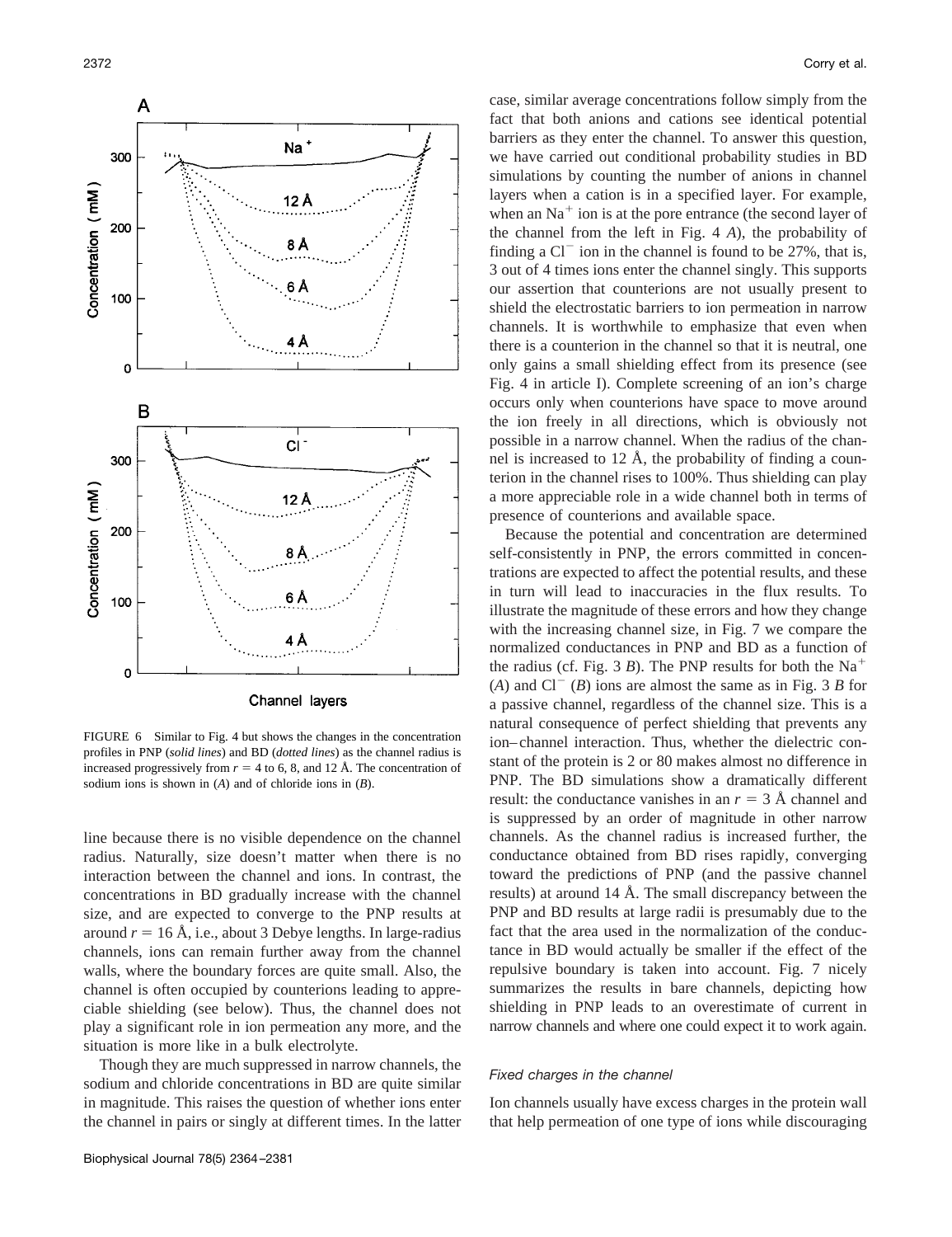

FIGURE 7 Normalized conductance of Na<sup>+</sup> (A) and Cl<sup>-</sup> (B) ions in a bare channel are plotted against the channel radius as in Fig. 3 *B.* A symmetric solution of 300 mM and an applied potential of 105 mV are used. The BD results (*circles*) are fitted by the dotted line and the PNP results (*diamonds*) by the solid line. Each BD data point is obtained from a 3.6  $\mu$ s simulation period.

the counterions from entering the channel. Here we consider the case of a cation-selective channel by placing a set of negative charges in the walls near the each end of the channel. Eight monopoles with charges  $-0.09e$  are spread evenly around at  $z = 12.5$  Å and another set at  $z = -12.5$ Å. The effect of these charges on the potential profile of a cation, as shown in Fig. 2 *B*, is to cancel the barrier due to a bare channel with radius  $r = 4$  Å. For anions, the opposite happens and the barrier is roughly doubled. In PNP, the bias introduced by the fixed charges spoils the coexistence of cations and anions in the channel, and hence reduces the perfect shielding conditions that had been the source of problems in bare channels. As a result we expect the discrepancies between the PNP and BD results to get smaller.

The PNP and BD concentration profiles for a  $r = 4$  Å channel with fixed negative charges are compared in Fig. 8. This figure is obtained under identical conditions as in Fig. 4 except for the inclusion of the fixed charges. It is seen from Fig. 8 *A* that the sodium concentration has two sharp peaks adjacent to where the negative charges are located, and the agreement between PNP and BD in this region is quite reasonable. There is a sharp drop in the cation concentration between these peaks, and here the PNP results are a factor of 3–4 larger than those of BD. The BD concentration is less than the average concentration of 300 mM, demonstrating that ions are still largely excluded from the central section of the channel because of the remnant energy barrier there (see Fig. 2 *B*). This also explains why the



FIGURE 8 Comparison of concentrations in an  $r = 4$  Å channel as in Fig. 4 but with fixed charges in the protein wall. Eight monopoles, each with charge  $-0.09e$ , are distributed around each end of the channel. A symmetric solution of 300 mM and an applied potential of 105 mV are used.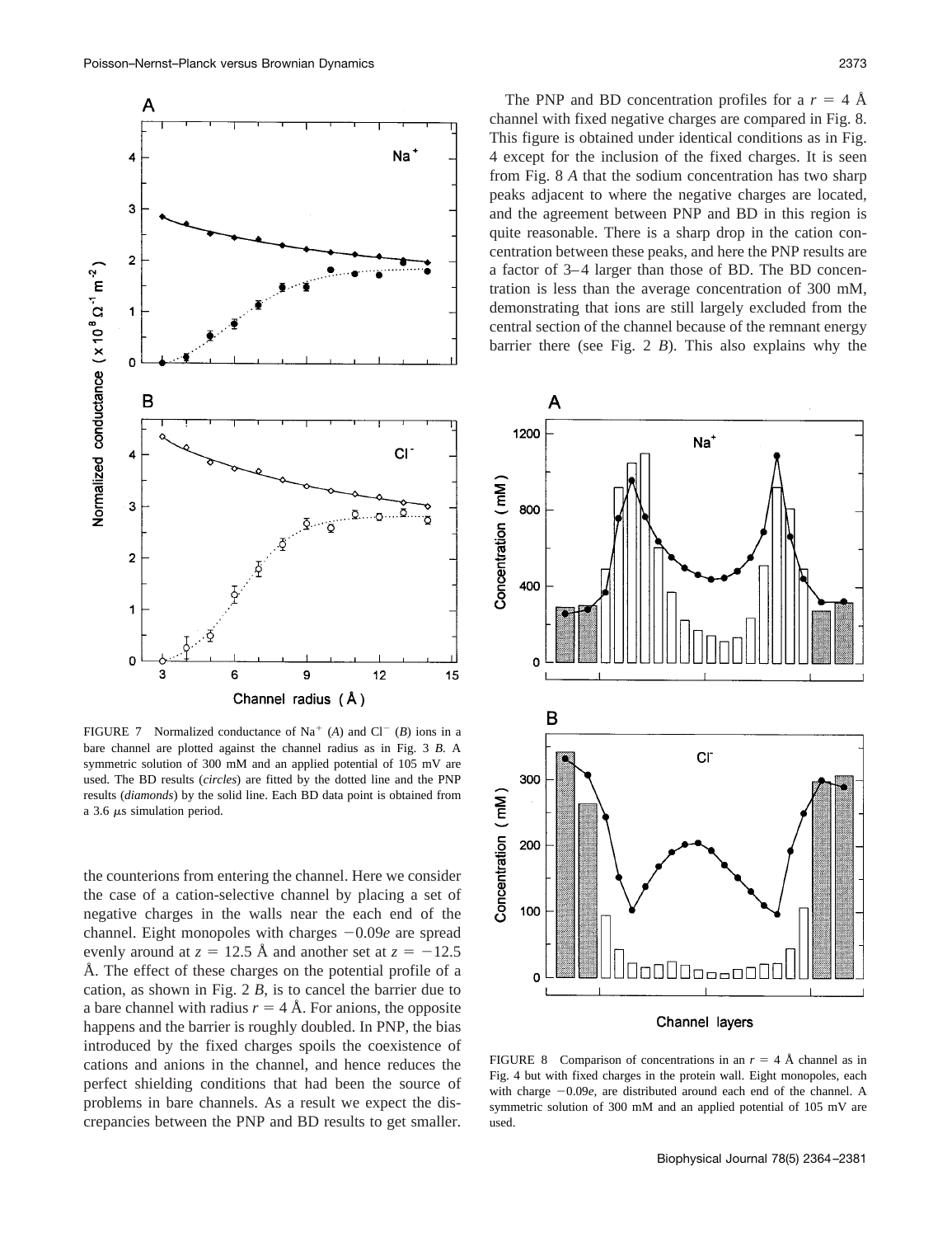left-hand peak is higher than the right-hand one in BD, in contrast to PNP results, which correlate with the intuitive expectation that having a deeper potential well on the righthand side compared to the left should yield a larger concentration there (see Fig. 2 *B*). In fact, in BD simulations, cations have difficulty in crossing the central barrier from left to right, and therefore build up in the left-hand well.

The chloride concentration in BD (Fig. 8 *B*) has a similar appearance as in Fig. 4 *B*, without fixed charges except that the larger barrier leads to an even stronger suppression of the concentration in the channel interior. The fixed charges also reduce the chloride concentration in PNP, but this effect is nowhere near as great as in BD. In the middle of the channel, the chloride concentration rises to 200 mM, which is an order of magnitude larger than in BD. Thus, we see that shielding in channels with fixed charges, though much reduced compared to the bare channels, is still quite effective in PNP. A study similar to Fig. 5, where the potential gradient is replaced by a concentration gradient, is not shown here because it gives much the same message as Fig. 8, once the asymmetry in the reservoir values is taken into account.

To see when congruence of the two theories can be expected, we present in Fig. 9 a study of the average concentrations in PNP and BD as the channel radius is progressively increased from  $r = 4$  to 12 Å, similar to Fig. 6. One welcome change here compared to the bare channel is that the PNP results now depend on the channel radius. Fixed charges introduce back a size-dependent ion–channel interaction in PNP by destroying the perfect shielding conditions, and also via the direct Coulomb interaction. Although this improves the concentration profiles in PNP compared to BD, there are still sizable discrepancies at all radii shown, and a full convergence between the two theories occurs around 16 Å, as in the case of the bare channels (cf. Fig. 6).

For a narrow channel, the presence of negative fixed charges greatly assists cations to cross the channel while hindering the anions further. Consequently, compared to the bare channels, we expect the cation conductance to increase significantly and the anion conductance to diminish. These effects are seen in both theories, however, as shown in Fig. 10, the extent to which conductance are enhanced or impeded and how this changes with the channel radius differ markedly between the two. In BD simulations, the induced surface charge effects still dominate the dynamics in narrow channels, and the cation current remains quite small despite the presence of fixed charges (Fig. 10 *A*). In contrast, the fixed charges greatly enhance the cation current in PNP, and as a result there is an order of magnitude discrepancy between PNP and BD in the  $r = 3$  Å channel. This discrepancy in the cation conductance drops to a factor of 2 at  $r =$ 4 Å, and the PNP and BD results quickly converge after that as the channel gets wider. This relatively happy state of affairs, unfortunately, does not extend to the anion conduc-



FIGURE 9 Concentration profiles in PNP (*solid lines*) and BD (*dotted lines*) in cylindrical channels of differing radii as in Fig. 6 but with fixed charges.

tance, which still suffers from shielding effects in PNP. The anion current in PNP is an order of magnitude larger compared to BD in narrow channels, and remains significantly higher as the radius is increased (Fig. 10 *B*). The fixed charges are less successful in excluding anions in PNP compared to BD because they are shielded out to a large extent. The conductance of both cations and anions in PNP and BD converge toward each other and to that expected without fixed charges when the channel radius becomes large. The differences in the limiting values are again presumably due to over- and under-estimation of the crosssectional area used in normalization of the current in BD. With fixed negative charges, a larger effective area than used is expected for cations and vice versa for anions, which will lead to a reduction in conductance for sodium ions and an increase for chloride ions.

So far we have mainly considered channels with symmetric solutions and a fixed applied potential. Because most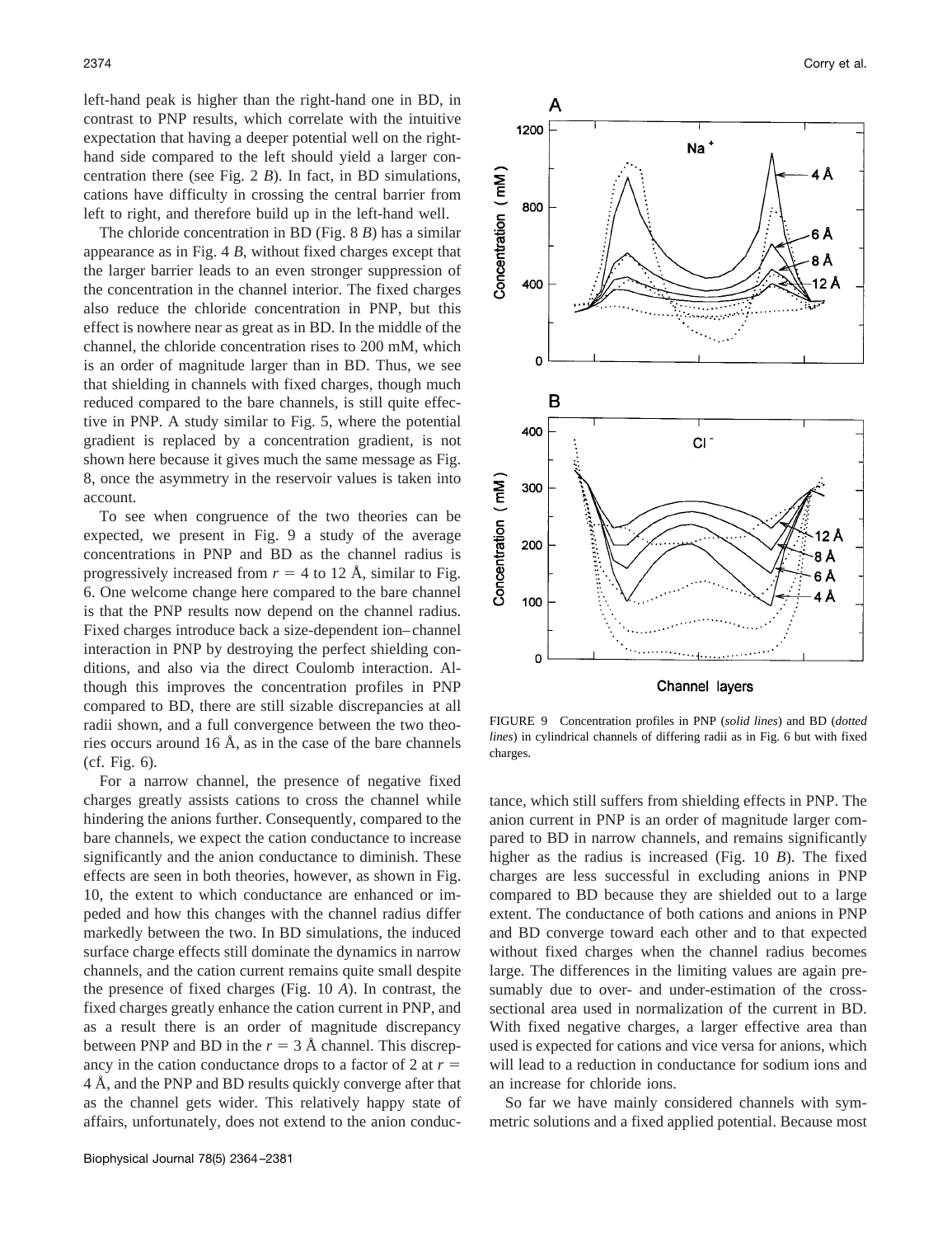

FIGURE 10 Normalized conductance of Na<sup>+</sup> (A) and Cl<sup>-</sup> (B) ions are plotted against the channel radius as in Fig. 7 but for a channel with fixed charges. The BD results (*circles*), representing a 3.6  $\mu$ s simulation period, are fitted by the dotted line and the PNP results (*diamonds*) by the solid line.

applications of PNP involve prediction of *I*-*V* curves in narrow channels with fixed charges and asymmetric solutions, it is worthwhile to compare PNP and BD in such a situation. For this purpose, we use an  $r = 4$  Å channel with the fixed charges placed as above and with the concentrations in the left and right reservoirs as  $c_L = 100$  mM and  $c_R$  = 500 mM, respectively. In Fig. 11, the *I-V* curves obtained from the PNP calculations (*diamonds fitted with solid lines*) are compared with the BD results (*circles fitted with dotted lines*). The sodium current in PNP (Fig. 11 *A*) is similar (though not identical) to the prediction of the Goldman–Hodgkin–Katz equation. The zero point is shifted by the Nernst potential and the slopes for the negative and positive current ranges are different. Though much reduced compared to PNP, the sodium current in BD broadly exhib-



FIGURE 11 Comparison of *I*-*V* curves in PNP (*diamonds fitted with solid lines*) and BD (*circles fitted with dotted lines*) in an  $r = 4$  Å channel with fixed charges. An asymmetric solution with  $c_L = 100$  mM and  $c_R =$ 500 mM is used. Each BD point represents a 1  $\mu$ s simulation period.

its the same features at low voltages. An upswing in current observed near 150 mV is due to the central barrier becoming less of an impediment to permeation of  $Na<sup>+</sup>$  ions with increasing driving force. The chloride current in PNP (Fig. 11 *B*), apart from a reduction in magnitude and inversion of the curve, is similar to the sodium current. In complete contrast, the chloride current in BD essentially vanishes at all applied voltages. As already noted above, shielding of fixed negative charges is responsible for the large anion currents in PNP, and lack of it in BD keeps the large potential barrier intact and prevents anions from crossing the channel. Anion–cation selectivity, which is simply achieved with the introduction of fixed charges in BD, is one of the problems in applications of PNP. There is no natural mechanism to implement it in PNP, and therefore artificially low values of diffusion coefficients have often been used to suppress the anion current. The range of ion diffusion coefficients that are appropriate for model chan-

Biophysical Journal 78(5) 2364–2381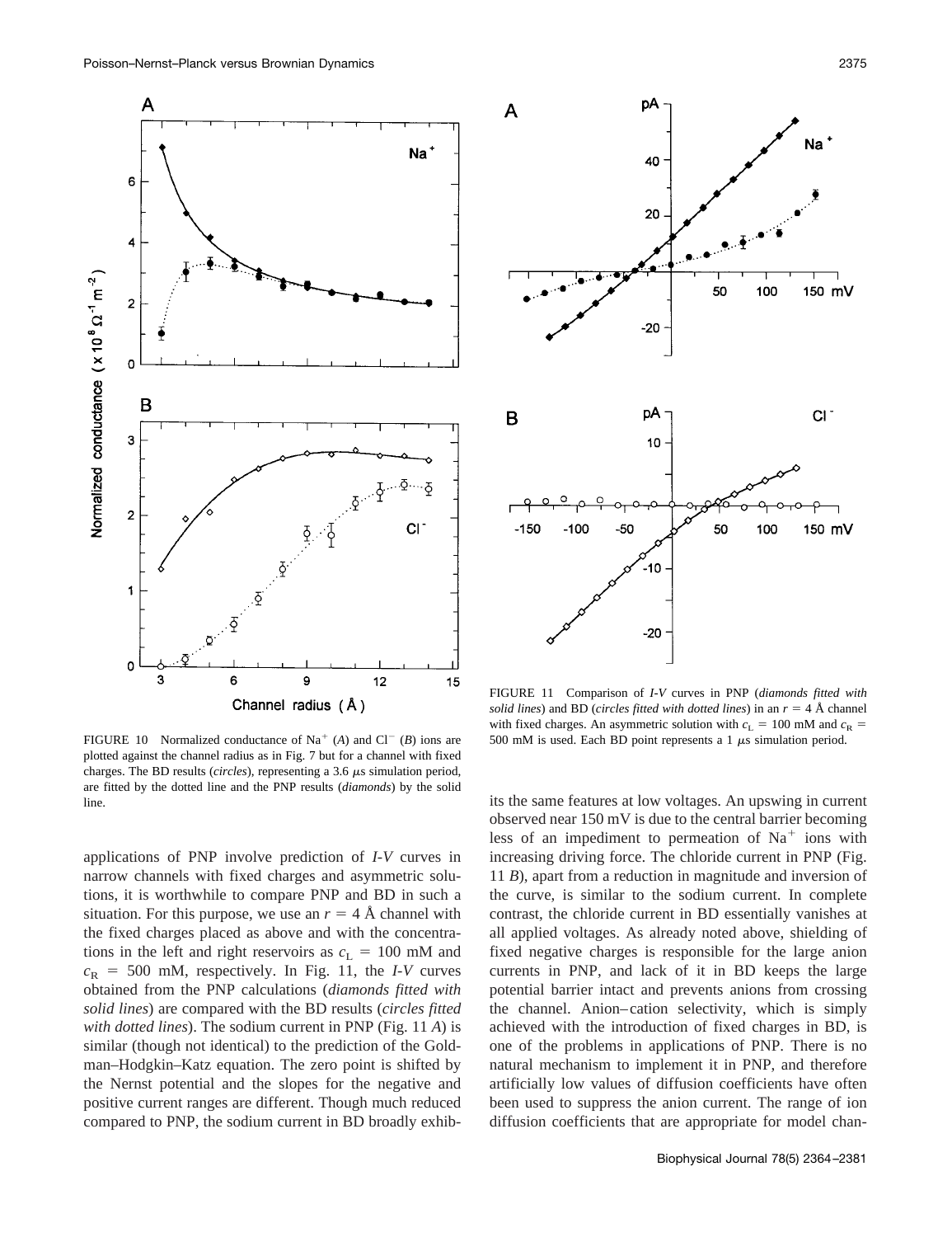nels used here are estimated from molecular dynamics studies and will be published in a forthcoming article.

Another experimental quantity that is expected to exhibit large discrepancies between PNP and BD is the conductance–concentration curves. Because there is no limit to ion concentrations inside a channel, and no barriers to impede ions from crossing a channel, one intuitively expects that the observed saturation property of channels cannot be explained in PNP. In Fig. 12 we compare the conductance– concentration curves obtained from PNP and BD in an  $r =$ 4 Å channel with fixed charges. Symmetric solutions and an applied potential of 105 mV are used in this study. In PNP both the sodium (*A*) and chloride (*B*) conductance monotonically increase with concentration. Fixed negative



FIGURE 12 Conductance-concentration curves in PNP (*diamonds fitted with solid lines*) and BD (*circles fitted with dotted lines*) in an  $r = 4$  Å channel with fixed charges. Symmetric solutions and an applied potential of 105 mV are used. Each BD data point is derived from a 1  $\mu$ s simulation period.

Biophysical Journal 78(5) 2364–2381

charges are seen to suppress the anion conductance quite successfully at small concentrations. But this situation is quickly rectified with increasing concentration and both anion and cation conductance reach a linear regime with similar slopes. Thus, no saturation of conductance is seen in PNP. To explain the observed saturation, nonelectrostatic mechanisms have been incorporated in the PNP formalism, such as suppressing the diffusion coefficient in a localized region near the fixed charges (Levitt, 1991a, b), or introducing different chemical potentials for each ion type (Nonner and Eisenberg, 1998). The connection of these ad hoc measures to the underlying electrostatic ion–channel interaction, however, is not clear. In BD, the sodium conductance exhibits the expected saturation property (*A*) while that of chloride vanishes, as in the case of the *I*-*V* curve (*B*). The latter is simply due to the large potential barrier seen by anions as before. Saturation of the sodium conductance, however, arises from the processing time required for the transit of a  $Na<sup>+</sup>$  ion across the channel. If there were no barriers in the channel, this time would be very small and no saturation would have been observed within the range of concentrations used in Fig. 12. However, when ions enter the channel singly, there are residual potential barriers in the channel as seen in Fig. 2 *B*, and such barriers provide the rate-limiting step necessary for the saturation of conductance.

The dielectric constant inside a channel,  $\varepsilon_c$ , is not a well-determined quantity, and in narrow channels, it may well be much lower than 80. In the tests of PB theory in article I, use of a smaller dielectric constant has been shown to lead to a reduction in shielding, though this was not sufficient to procure an agreement with BD. We carry out a similar study here to see whether a reduction in  $\varepsilon_c$  could lead to an improvement in PNP predictions. How this reduction is implemented inside a channel in the two theories has been described in article I, so it is not repeated here. The comparisons are done in an  $r = 3$  Å channel with a symmetric solution of 300 mM and an applied field of  $10^7$  V/m. The results for a bare channel are shown in Fig. 13 *A* and those for a channel with fixed charges in Fig. 13 *B.* Considering the significant increases in potential energy profiles when  $\varepsilon_c$  is reduced (see Fig. 9 in article I), the current in PNP is hardly perturbed. It may seem perplexing that the rapid increase in the potential barrier height in PB theory does not lead to an even stronger suppression of the current in PNP. This is because the potential energy profiles in PB are obtained for a test ion with a full charge *e*, whereas ionic charge is distributed throughout the system in PNP and its value on a grid point is typically  $\leq e/1000$ . Recalling that the Born energy is proportional to the charge squared, it is easy to see why a reduction in  $\varepsilon_c$  makes almost no difference in PNP. In the same vein, the fixed charges increase the cation concentration by fourfold in PNP, and hence cause a little more reduction in the sodium current in Fig. 13 *B* compared to Fig. 13 *A.* In BD, the energy barriers increase with decreasing  $\varepsilon$  in the channel, causing ionic currents to vanish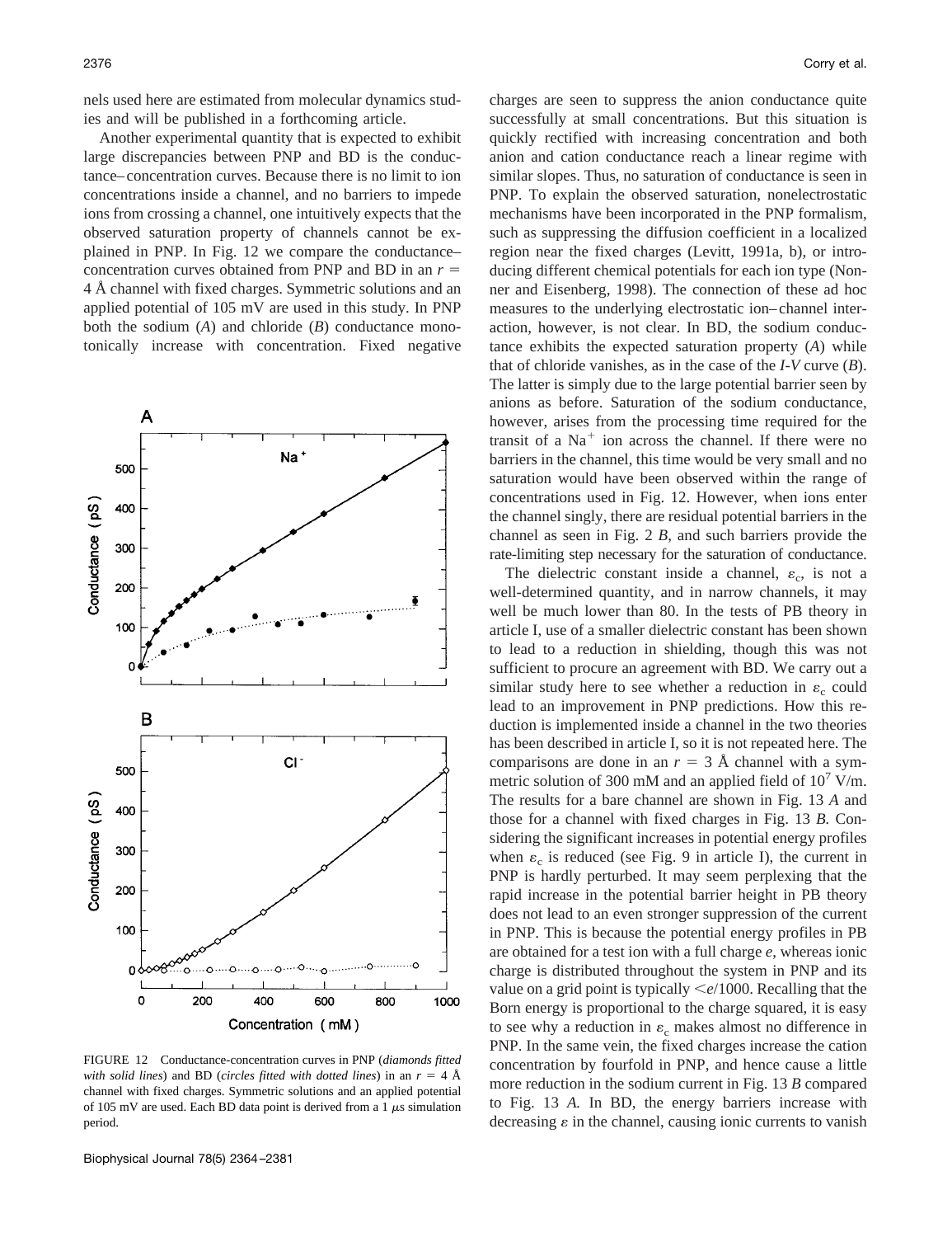

FIGURE 13 Effect of changing the dielectric constant inside an  $r = 3 \text{ Å}$ channel on sodium and chloride currents. The dielectric constant is kept at 2 in the protein. Both channels without (*A*) and with (*B*) fixed charges are considered. A symmetric solution of 300 mM and an applied field of  $10<sup>7</sup>$ V/m are used. The PNP results are indicated by diamonds fitted with the solid lines. The BD results are shown with circles and mostly vanish.

quickly even if they have not been already zero at  $\varepsilon_c = 80$ . Thus, a possible reduction in the dielectric constant in the channel will lead to larger discrepancies between PNP and BD due to the complete neglect of the Born energy in PNP.

The fixed negative charges in the above study has been chosen so as to cancel the barrier seen by a cation in a bare channel. In applications of PNP, similar amounts of fixed charges are used. The presence of negative charges in the channel creates conditions conducive for cation conductance in BD and decreases shielding in PNP, thereby reducing the large discrepancies between the two theories ob-

served in bare channels. An interesting question here is whether further improvements in PNP theory can be achieved by increasing the amount of fixed charges in the protein wall. This question will be addressed in the next section in the realm of the potassium channel, which has a highly charged protein wall.

# **Potassium channel**

The cylindrical channels used in the last section provide only a schematic model for channels. It is of interest to repeat the tests of PNP and BD using a more realistic channel model. For this purpose we use the potassium channel whose crystal structure has been revealed in a recent x-ray study (Doyle et al., 1998). A thorough investigation of this channel using BD is given in Chung et al., 1999. Here we give a minimal description of the model channel necessary for the ensuing discussions. The shape of the channel is shown in Fig. 14 *A.* A cylindrical reservoir with radius 30 Å and variable length is connected to each



FIGURE 14 (*A*) Cross-section of the potassium channel model. The positions of various dipole groups in the channel walls are indicated in the figure: filled circles show the oxygen atoms of carbonyl groups; open circles, the N-terminals of the helix dipoles; and filled diamonds, the mouth dipoles. Dipoles are spread with a fourfold symmetry about the *z* axis. (*B*) Changes in the potential profiles of a cation traversing the channel when the charge on the dipoles is 0 (*a*), 0.3 (*b*), 0.6 (*c*), and 0.9 (*d*)  $\times$  10<sup>-19</sup> C.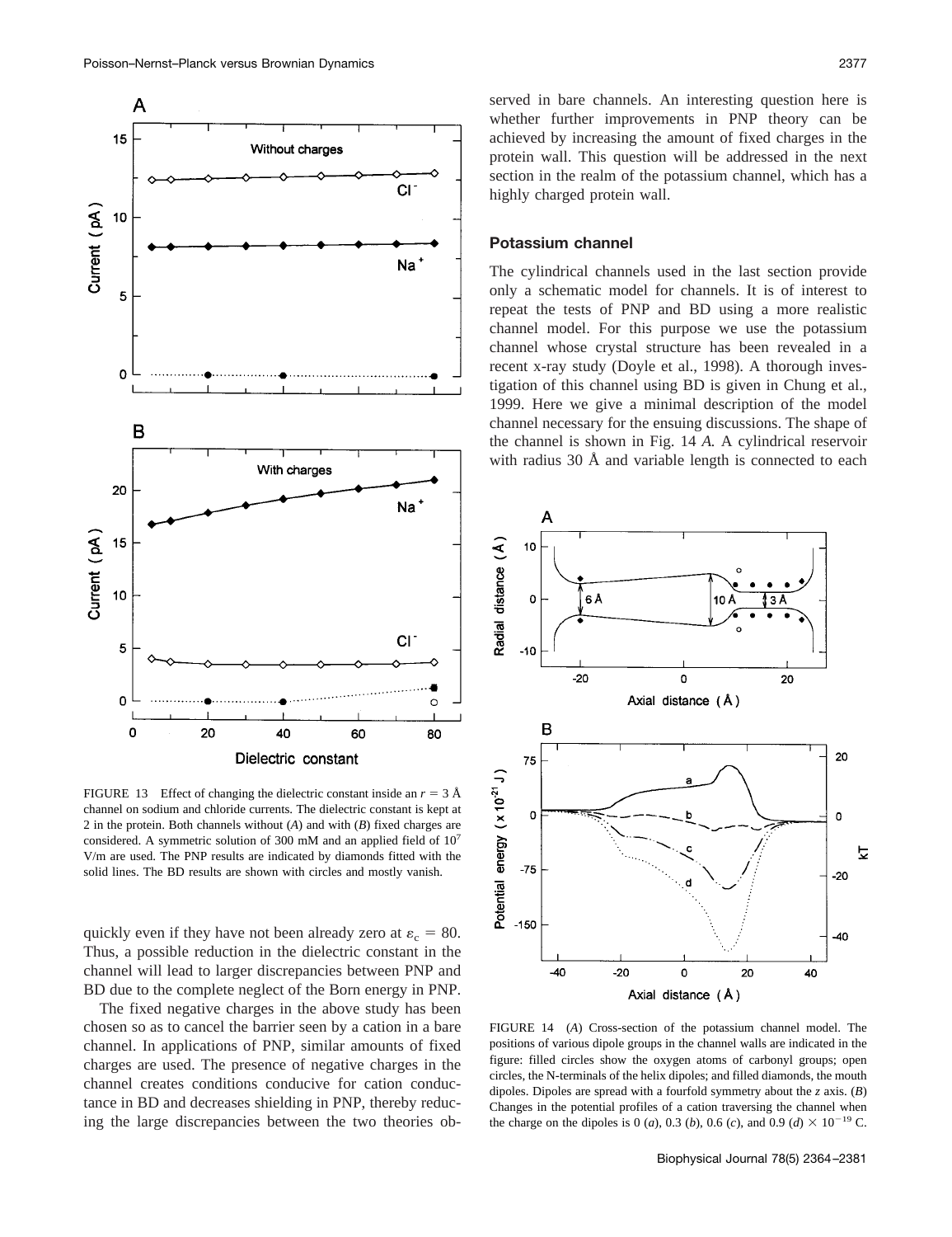end of the channel. The dielectric constants are  $\varepsilon_{\text{water}} = 80$ ,  $\varepsilon_{\text{protein}} = 2$  as in the cylindrical channels. As shown below, for this narrow channel to conduct it must have fixed charges in the protein wall. These charge groups are modeled as sets of dipoles with fourfold symmetry about the *z* axis as follows: 1) four rings of four carbonyl groups are placed along the selectivity filter, located at  $z = 10$ , 13.33, 16.67, and 20 Å. The negative pole of each carbonyl group (*filled circles* in Fig. 2 *B*) is placed 1 Å from the boundary, the positive pole 1.2 Å away from the negative pole, with their orientation perpendicular to the *z* axis; 2) four helix macrodipoles (*open circles*), with their N-terminals pointing at the oval chamber near the middle of the channel, are placed 90° apart. The positions of the N-terminals of the helix dipoles are  $z = 10.66$  Å and  $r = 5.66$  Å, and those of the C-terminals are  $z = 22 \text{ Å}$  and  $r = 17 \text{ Å}$ . The length of the dipole is 16 Å; 3) four "mouth" dipoles (*filled diamonds*) 5 Å in length are placed at each entrance of the channel. These are located at  $z = 22.83$  Å and  $z = -20$  Å. The absolute values of the charge on each end of each of the dipoles are estimated to be  $0.6 \times 10^{-19}$  C, which yield an optimal current in BD (Chung et al., 1999). In one study, the charges on dipoles are varied simultaneously from 0 to  $1.2 \times 10^{-19}$  C to see their effect on the conductance properties of the channel.

To clarify the role of fixed charges and provide an intuitive understanding of the BD results, we first study the potential energy of an ion with varying fixed charges in the channel. Potential energy profiles of a single cation traversing the channel with an applied potential of 105 mV between the ends of the reservoirs are shown in Fig. 14 *B.* These profiles are constructed from numerical solutions of Poisson's equation as explained for Fig. 2 *B.* The top plot (*a*) shows the potential energy in the channel when no dipoles are in place. Because the channel contains a very narrow selectivity filter with a radius of 1.5 Å, the potential barrier due to the induced boundary charges is too large (17 *kT*) for ions to surmount. When all the dipoles discussed above are included, this barrier can be turned into a potential well. Plots *b–d* show the potential energy profiles when the charges on each end of each of the dipoles are 0.3, 0.6, and  $0.9 \times 10^{-19}$  C, respectively. The potential wells in *c* and *d* are very deep  $(-24 \text{ and } -45 \text{ kT})$ , respectively), so that ions would have difficulty in climbing out of them on their own. Thus it is expected that the selectivity filter is permanently occupied by one or more ions in these cases.

Both the PNP calculations and the BD simulations are carried out with an applied potential of 105 mV between the reservoir ends and an average concentration of 300 mM in each reservoir, which is represented by 16 ions of each species in BD. In Fig. 15 *A* we show how the conductance of the channel changes as the strength of the dipoles is increased. Without charges, both the potassium and chloride conductance vanish in BD. With increasing dipole charges, the barrier on  $Cl^-$  ions increases further, and its conduc-



FIGURE 15 Conductance in a potassium channel. An applied voltage of 105 mV is maintained between the reservoir ends. (*A*) Variation of the conductance in a potassium channel as the absolute value of charge on each end of the 28 dipoles surrounding the channel is increased from 0 to 1.2  $\times$  $10^{-19}$  C. A symmetric, 300 mM solution is used in the calculations. The conductance of potassium (*filled diamonds*) and chloride (*open diamonds*) in PNP are fitted with the solid lines. The BD results for potassium are shown with the filled circles joined with the dotted line. The chloride conductance vanishes, and therefore not shown. (*B*) Conductance-concentration study of the potassium channel when the charge on the dipoles is held at  $0.6 \times 10^{-19}$  C. The results of PNP theory are shown by the diamonds and are fitted by the solid line, while those of BD simulations are shown by the filled circles and are fitted using the Michaelis–Menten equation (*dotted line*). The chloride conductance vanishes in both theories and hence is not shown. BD data points in *A* and *B* are obtained from a 2  $\mu$ s simulation period.

tance remains zero; therefore it is not shown in this figure. The potassium conductance in BD (*filled circles joined with the dotted curve*) exhibits an interesting behavior. It in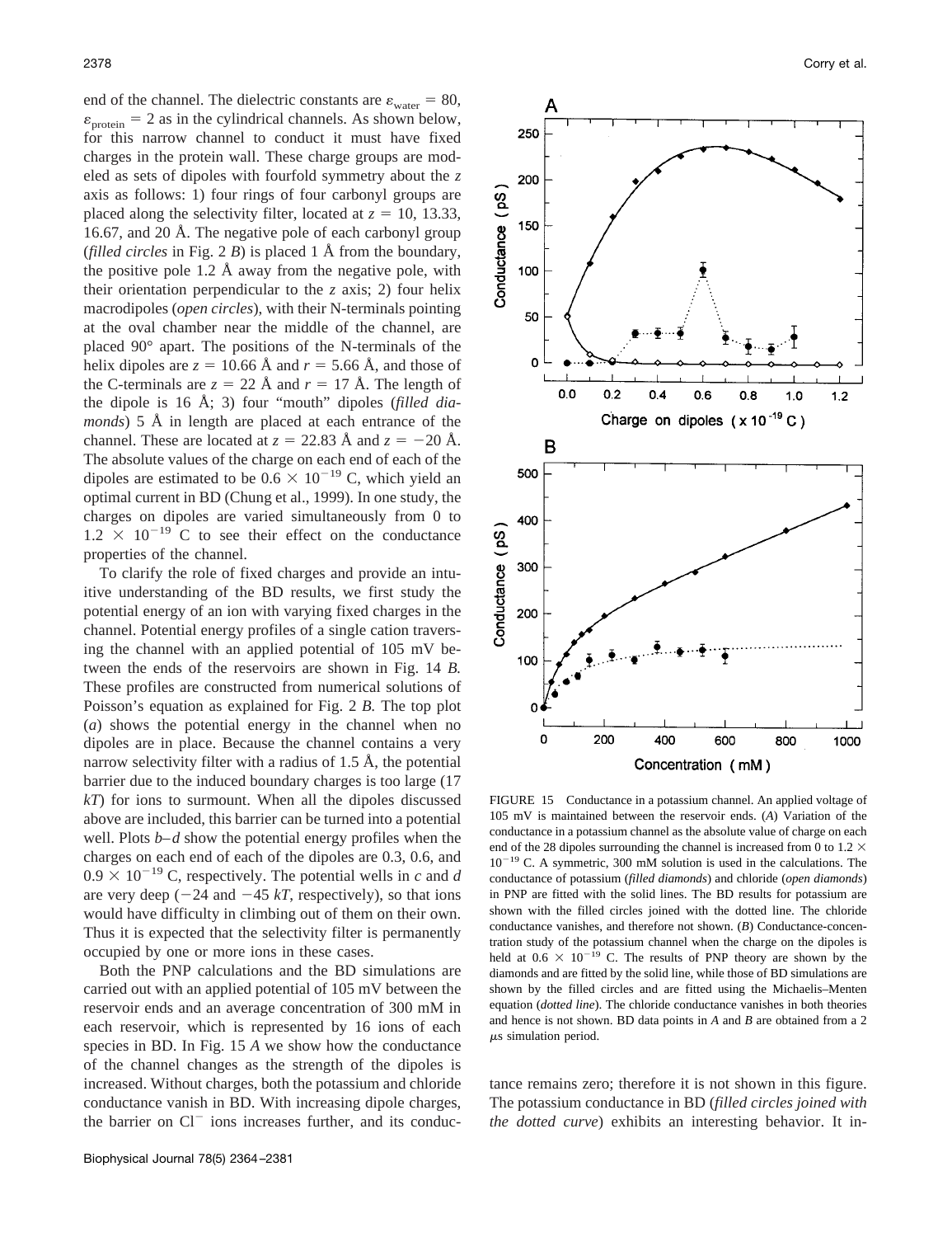creases at first with the charge, reaching a maximum value at  $0.6 \times 10^{-19}$  C, and then decreases again. Explanation of this behavior requires analysis of multiple ion–channel interactions to find the residual barriers in the channel (see Chung et al., 1999). We do not enter such a discussion here, but simply note that the channel is occupied by two  $K^+$  ions on average in the optimal configuration.

In the absence of charges, PNP predicts nearly equal conductance for potassium (*filled diamonds* in Fig. 15 *A*) and chloride (*open diamonds*), which is the result of the perfect shielding conditions as discussed in bare cylindrical channels earlier. With increasing dipole strength, the chloride conductance in PNP is quickly suppressed, vanishing at  $0.3 \times 10^{-19}$  C. Thus the cation–anion selectivity in PNP can be achieved when the protein wall is highly charged. The potassium conductance in Fig. 15 *A* exhibits a parabolic behavior with a maximum at  $0.7 \times 10^{-19}$  C, which may appear to mimic the conductance in BD, albeit at a much higher value. However, there are no barriers in PNP, and the reason for the drop in the conductance is actually due to the saturation and decrease of the potassium concentration in the center of the channel where there are no dipoles. Note that the dielectric constants in the channel are likely to be lower than 80, in which case the difference between the two theories will be amplified. For example, the conductance in BD drops by half when  $\varepsilon_c = 60$  is used in the potassium channel instead of 80 (see Chung et al., 1999), whereas the PNP results are hardly affected by such a change (see Fig. 13).

With the optimal choice of the dipole charges (0.6  $\times$  $10^{-19}$  C), the agreement between PNP and BD appears reasonable given that it is such a narrow channel; the chloride conductance vanishes and the discrepancy in the potassium conductance is only a factor of 2. Though we have not presented a study of concentration here because it exhibits wild changes, a look at the total ionic charges in the channel will throw some light on this relatively successful outcome. The total cation and anion charges in the channel are, respectively, 2.7 and  $-0.27e$  in PNP and 2.1 and 0 $e$  in BD. The reason why the anion conductance is zero in PNP despite the presence of chloride ions in the channel is that its concentration vanishes in the highly charged regions of the channel, e.g., the selectivity filter. The dipoles are seen to lead to an order of magnitude difference between the cation and anion charges in PNP, which is sufficiently high to protect it from the undesired influences of shielding.

To see whether PNP can maintain the above success at higher concentrations, we subject it to a final hurdle with a study of conductance–concentration relationship. With increasing average concentration in the reservoirs, the number of cations and anions stay more or less the same in BD, but monotonically increase in PNP. Worse, this increase is much faster for anions so that the anion/cation ratio rapidly grows with concentration, bringing the unwanted shielding back into the folds of PNP. The end result, as shown in Fig.

15 *B*, is that the potassium conductance in PNP does not saturate, but keeps growing with concentration. The BD simulations, however, reproduce the well-known saturation property of the potassium channel (see, e.g., Rae et al., 1988). The BD results in Fig. 15 *B* are fitted by the Michaelis–Menten equation (*dotted lines*)

$$
I = \frac{I_{\text{max}}}{1 + K_s \left[ c \right]},\tag{13}
$$

where  $I_{\text{max}}$ , the saturation current, and  $K_s$  are fit parameters. As in the case of the cylindrical channel (Fig. 12), saturation of the conductance in the potassium channel arises from the residual barriers that ions have to surmount (see Chung et al., 1999 for a detailed discussion). On the positive side, the chloride conductance in PNP remains vanishingly small at all concentrations in agreement with BD. Despite the rapid growth in anions in the channel with concentration, they are still excluded from the highly charged regions. Preservation of the cation–anion selectivity in the potassium channel is quite remarkable for PNP, especially when compared to Fig. 12 *B.* This is due to the large amount of fixed charge in the protein wall, which dominates the electrostatic forces and diminishes the role of boundary forces. While being helpful in suppressing the anion current in a natural way, this situation is, in fact, a mixed blessing for a continuum theory, since it creates a multi-ion environment where the ion–ion interactions seem to be playing a crucial role in ion permeation (Chung et al., 1999). Because the ion–ion interactions are washed out in the mean-field approximation, such an intricate behavior of ions cannot be modeled within the PNP approach.

# **CONCLUSIONS**

In this article we have presented extensive comparisons of PNP theory with BD simulations using a variety of channel shapes and conditions. Our main conclusion, as in the companion article, is that shielding does not play any role in ion permeation in narrow channels, and that the shielding seen in PNP theory is largely a chimera of its continuum assumptions rather than a real feature of the underlying physics. This is mostly clearly shown in bare cylindrical channels, where the uniform occupation of the channel by cations and anions in PNP leads to perfect shielding and thus no ion–channel interaction. However, in BD simulations, where ions are treated as discrete entities, it is found that counterions cannot provide any shielding and so ions hardly ever enter the channel due to the repulsive ion– channel interaction. Consequently, PNP theory fails in its predictions of physically observable quantities. In more formal terms, the time averages of concentration and potential profiles obtained from the BD simulations are in complete disagreement with the PNP predictions, and hence the mean-field approximation in PNP breaks down in narrow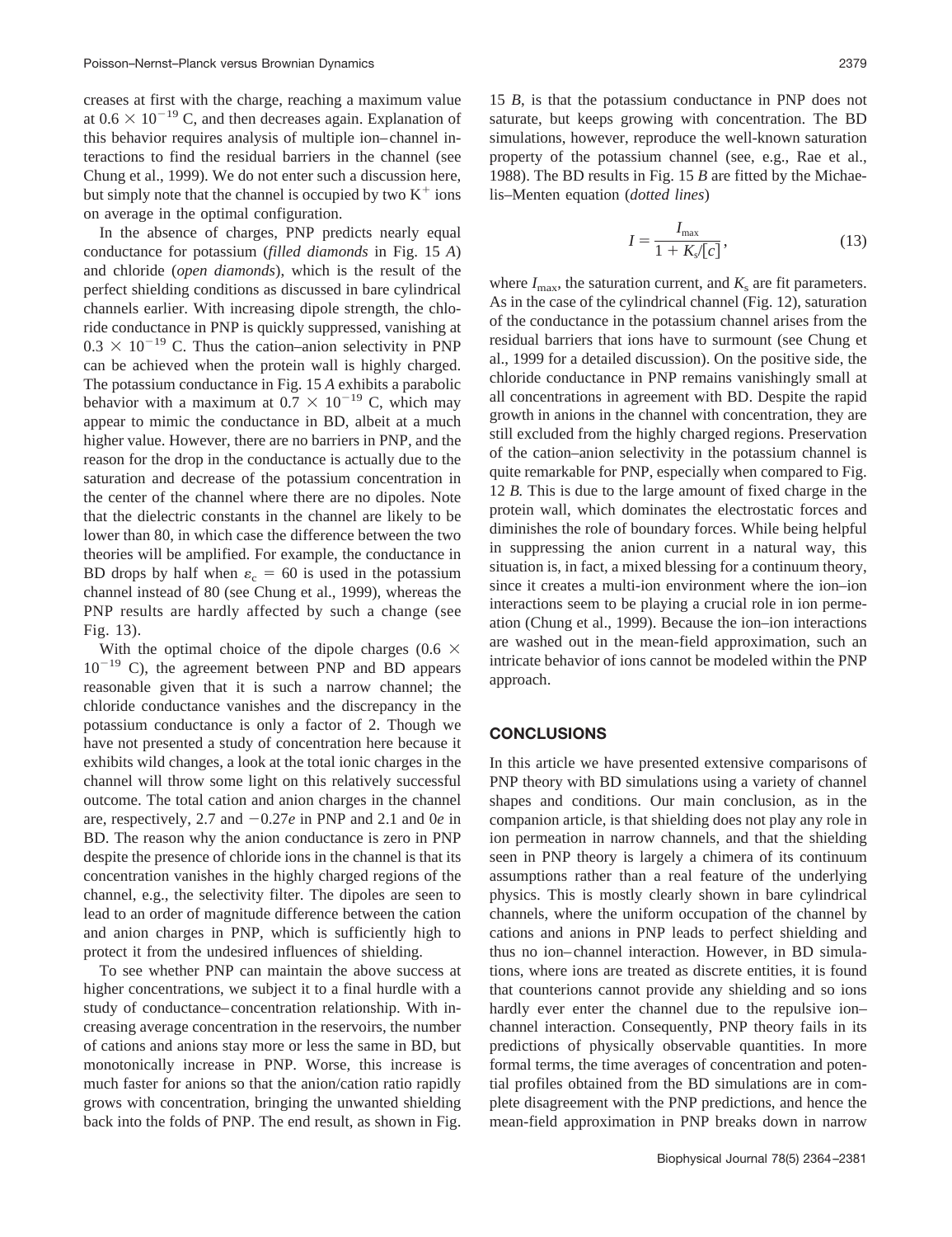channels. A convergence between the two theories occurs only in wide channels with radius 2–3 Debye lengths  $(11-17 \text{ Å}$  for a 300 mM solution). Agreement arises in wide channels simply because bulk conditions prevail.

Besides the channel radius, a second parameter that has a significant influence on ion permeation is the amount of fixed charge in the protein wall. In PNP, fixed charges spoil the coexistence of cations and anions in the channel, and thereby reduce the false shielding effects. When moderate amounts of fixed charge are present, as in most applications of PNP, there is some improvement in the PNP results (e.g., the *I-V* curve in Fig. 11 *A*), but in most aspects it still fails the tests (e.g., anion conductance in Fig. 11 *B* and saturation of conductance in Fig. 12). Comparisons in the potassium channel provide a test of PNP in the high-charge limit. Here, finally, the problem with the anion conductance is resolved, and the discrepancies between PNP and BD are quite small considering the fact that it is a rather narrow channel. Nevertheless, PNP still cannot reproduce the saturation of conductance, due to shielding becoming significant again with increasing concentration. Another problem in the application of PNP to the potassium channel is that it is occupied with multiple ions whose interactions are ignored in PNP.

Our results demonstrate clearly that ions in a narrow pore formed by the protein wall must be treated as individual particles carrying an elementary charge *ze*. Their representation as a continuous charge density, as in the PNP theory, leads to erroneous results. The physical interpretation of the process of ion permeation across a narrow channel given by the PNP theory does not reflect the reality. In this respect, a match between experimentally determined current–voltage relationships and those calculated from the PNP theory by adjusting several free parameters is fortuitous. Some of the parameters used in many applications of PNP, such as the diffusion coefficients of different ionic species, are not in a physically allowed range (for example, Nonner and Eisenberg, 1998; Chen et al., 1997, 1999). Thus, the error committed by an inappropriate application of the PNP theory outside its domain of validity is remedied by adopting physically unrealistic values of the diffusion coefficients of ions. This point will be discussed in detail in a forthcoming article, where diffusion coefficients of a variety of biologically important ions are estimated from molecular dynamics simulations in both schematic cylindrical channels and in a realistic potassium channel, as given by Doyle et al. (1998).

Brownian dynamics provides a viable alternative for description of ion permeation in channels. In the past, it has been applied to toroidal (Li et al., 1998) and catenary (Chung et al., 1998; Hoyles et al., 1998a) shaped channels as well as the potassium channel (Chung et al., 1999). We hope that it will be used more frequently in future studies of ion channels both in interpretation of the channel data and for a better understanding of the physics of ion channels.

# **APPENDIX**

### **Algorithms for solving PNP equations**

The coupled PNP equations in three dimensions (1 and 2) are solved using finite difference methods similar to those used for the PB equation in article I. A similar algorithm was also used by Kurnikova et al. (1999). The system is discretized by placing a rectangular grid of points with cell dimensions  $h_x \times h_y \times h_z$  over the channel and reservoirs. All the physical quantities (e.g., potential, flux, and number density of ions, etc.) are approximated by discrete values at the grid points which represent their average over the cell volume.

Poisson's equation (2) is discretized in the same way as in the Appendix of article I by integrating it over a cell of volume  $V = h_x h_y h_z$  centered at a grid point  $\mathbf{r}_i$ , and using Gauss' theorem, which gives

$$
\sum_{j=1}^{6} \varepsilon_0 \varepsilon_j \frac{\phi(\mathbf{r}_i + h_j \mathbf{\hat{j}}) - \phi(\mathbf{r}_i)}{h_j} \frac{V}{h_j} = -V \sum_{\nu} z_{\nu} e n_{\nu}(\mathbf{r}_i) - q_i.
$$

Here the *j* sum is over the six surfaces of the rectangular box with  $h_1$  =  $h_4 = h_x$ ,  $h_2 = h_5 = h_y$ ,  $h_3 = h_6 = h_z$ , and  $\hat{\mathbf{j}} = \hat{\mathbf{x}}$ ,  $\hat{\mathbf{y}}$ ,  $\hat{\mathbf{z}}$  for  $j = 1, 2, 3$ , and  $-\hat{\mathbf{x}}$ ,  $-\hat{\mathbf{y}}$ ,  $-\hat{\mathbf{z}}$  for  $j = 4, 5, 6$ . On the right-hand side of the equation, the v sum is over the ion species and  $q_i$  is the total external charge contained in the cell volume. Solving for the central potential, we can relate it to its immediate neighbors as

$$
\phi_{\rm i} = \frac{\sum_{\rm j} \varepsilon_{\rm j} \phi_{\rm j}/h_{\rm j}^2 + \sum_{\nu} z_{\nu} e n_{\nu i}/\varepsilon_{\rm 0} + q_{\rm i}/(\varepsilon_{\rm 0} V)}{\sum_{\rm j} \varepsilon_{\rm j}/h_{\rm j}^2},\qquad(14)
$$

where the subscripts *i* and *j* on  $\phi$ ,  $\varepsilon$ , and  $n_v$  refer to the grid positions **r**<sub>i</sub> and  $\mathbf{r}_i + h_j \mathbf{\hat{j}}$ , respectively.

Discretization of the Nernst–Planck equation is even simpler since it involves only the first derivatives in number density and potential. Using the definition of grid points and its neighbors introduced above, the NP equation (1) can be readily converted to the following finite difference equation at the *i*th grid point

$$
J_{\rm j} = -D \bigg[ \frac{n_{\rm j} - n_{\rm i}}{h_{\rm j}} + \frac{ze}{kT} \frac{1}{2} (n_{\rm j} + n_{\rm i}) \frac{\phi_{\rm j} - \phi_{\rm i}}{h_{\rm j}} \bigg], \qquad (15)
$$

where  $J_j$ ,  $j = 1, \ldots, 6$  denotes the flux through each of the six surfaces of the rectangular box at  $\mathbf{r}_i$ , and an average of the densities in the cells *i* and  $j$  is used in the last term. Here we have suppressed the subscript  $\nu$  for ion species for convenience. Otherwise, an identical equation is obtained for each ion species. Under steady-state conditions  $\nabla \cdot \mathbf{J} = 0$ , and the total flux of each ion species from any grid point must vanish, that is,  $\Sigma_{j=1}^6 J_j = 0$ . Using this condition with Eq. 15 and solving for the density at the central grid point gives

$$
n_{\rm i} = \frac{\sum_{j=1}^{6} [1/h_{\rm j} + (ez/2k) (\phi_{\rm j} - \phi_{\rm i})/h_{\rm j}] n_{\rm j}}{\sum_{j=1}^{6} [1/h_{\rm j} + (ez/2k) (\phi_{\rm j} - \phi_{\rm i})/h_{\rm j}]},\qquad(16)
$$

which relates the density at a grid point to its immediate neighbors. Clearly, the sum over all six surfaces applies when all the neighboring grid points are in the electrolyte. Because there can be no flux through the boundary, grid points that lie outside the electrolyte are excluded from the sums in Eq. 16.

Equations 14 and 16 are solved simultaneously using an iterative scheme: starting with some initial guesses for the concentration and potential values at all the grid points and successively updating them until they converge to stable values. The convergence criterion used is that the maximum change in both concentration and potential between successive iterations at any grid point is smaller than the tolerance value, which is typically set to  $10^{-7}$  V for potential and  $10^{-7}$  M for concentration. To